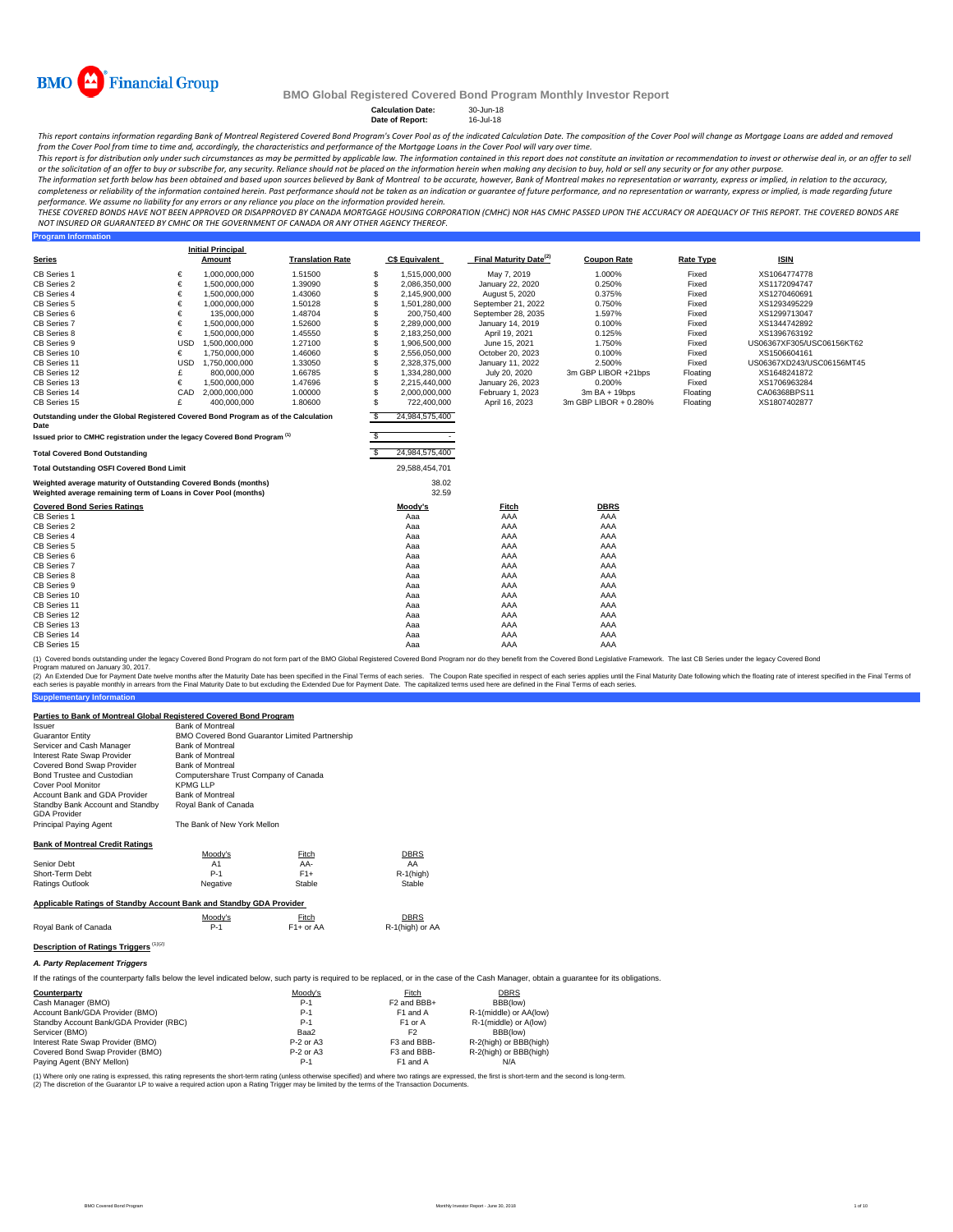

**Calculation Date:** 30-Jun-18

| <b>B. Summary of Specific Rating Trigger Actions</b>                                                                                                                                                                                                                                                                  |         | Date of Report:     | 16-Jul-18               |  |
|-----------------------------------------------------------------------------------------------------------------------------------------------------------------------------------------------------------------------------------------------------------------------------------------------------------------------|---------|---------------------|-------------------------|--|
| I) The following actions are required if the Cash Manager (BMO) undergoes a downgrade below the stipulated rating:                                                                                                                                                                                                    |         |                     |                         |  |
|                                                                                                                                                                                                                                                                                                                       | Moody's | Fitch               | <b>DBRS</b>             |  |
| a) The Servicer will be required to direct amounts received directly<br>into the GDA Account (or Standby GDA Account if applicable)<br>within 2 Canadian business days and the Cash Manager shall<br>immediately remit any funds held at such time for or on behalf of<br>the Guarantor directly into the GDA Account | $P-1$   | F <sub>1</sub> or A | R-1(middle) or AA(low)  |  |
| II) The following actions are required if the Servicer (BMO) undergoes a downgrade below the stipulated rating:                                                                                                                                                                                                       |         |                     |                         |  |
|                                                                                                                                                                                                                                                                                                                       | Moody's | Fitch               | <b>DBRS</b>             |  |
| a) The Servicer will be required to direct amounts received to the<br>Cash Manager, or GDA as applicable                                                                                                                                                                                                              | $P-1$   | F <sub>1</sub> or A | R-1(middle) or BBB(low) |  |
|                                                                                                                                                                                                                                                                                                                       |         |                     |                         |  |

III) The Swap Provider is required to transfer credit support or transfer all of its rights and obligations to a replacement third party, or to obtain a<br>guarantee of its rights and obligations from a third party, if the Sw

|                                | $Modv's^{(3)}$ | Fitch                | <b>DBRS</b>             |
|--------------------------------|----------------|----------------------|-------------------------|
| a) Interest Rate Swap Provider | P-1 or A2      | F1 and A             | R-1(middle) or A (high) |
| b) Covered Bond Swap Provider  | P-1 or A2      | F <sub>1</sub> and A | R-1(middle) or A (high) |

IV) The following actions are required if the Issuer (BMO) undergoes a downgrade below the stipulated rating:

| a) Mandatory repayment of the Demand Loan                                                                                                                                                                                   | Moody's<br>N/A | Fitch<br>F <sub>2</sub> or BBB+ | <b>DBRS</b><br>N/A |
|-----------------------------------------------------------------------------------------------------------------------------------------------------------------------------------------------------------------------------|----------------|---------------------------------|--------------------|
| b) Cashflows will be exchanged under the Covered Bond Swap<br>Agreement (to the extent not already taking place)                                                                                                            | Baa1           | BBB+                            | BBB(high)          |
| c) Transfer of title to Loans to Guarantor <sup>(4)</sup>                                                                                                                                                                   | A <sub>3</sub> | BBB-                            | BBB(low)           |
| <b>Events of Defaults &amp; Test Compliance</b><br>Asset Coverage Test (C\$ Equivalent of Outstanding<br>Covered Bond < Adjusted Aggregate Asset Amount)<br><b>Issuer Event of Default</b><br>Guarantor LP Event of Default |                | Pass<br>No<br>No                |                    |

(3) If no short term rating exists, then A1

(4) The transfer of registered tilte to the Loans to the Guarantor may be deferred if (A) satistadoy assurances are provided to the Guarantor and the Bond Trustee by the Odifice of the System Trustee in the performance of

#### **Pre-Maturity Test** *(Applicable to Hard Bullet Covered Bonds)*

| <i><b>I ADDIICADIE IU FAIU DUIIEI COVEIEU DUIIUSI</b></i> |         |       |                                   |
|-----------------------------------------------------------|---------|-------|-----------------------------------|
| <b>Pre-Maturity Required Ratings</b>                      | Moody's | Fitch | $DBRS^{(1)}$<br>A(high) or A(low) |

Following a breach of the Pre-Maturity test in respect of a Series of Hard Bullet Covered Bonds, and unless the Pre-Maturity Liquidity Ledger is otherwise funded from the other sources, the Partnership<br>shall offer to sell

(1) In the case of DBRS, if Final Maturity Date is within six months of the Pre-Maturity Test Date, then A(high), otherwise A(low).

| <b>Reserve Fund Required Amount Ratings</b> | Moody's | Fitch | <b>DBRS</b> |
|---------------------------------------------|---------|-------|-------------|
| Senior                                      |         |       | A(low)      |
| Short Term                                  | Р.      |       | R-1(middle) |
|                                             |         |       |             |

Are the ratings of the Issuer below the Reserve Fund Required Amount Ratings? No

If the ratings of the Issuer fall below the Reserve Fund Required Amount Ratings, then the Guarantor shall credit or cause to be credited to the Reserve Fund funds up to an amount equal to the Reserve Fund Required Amount.

Reserve Fund Required Amount: Nil

**Reserve Fund**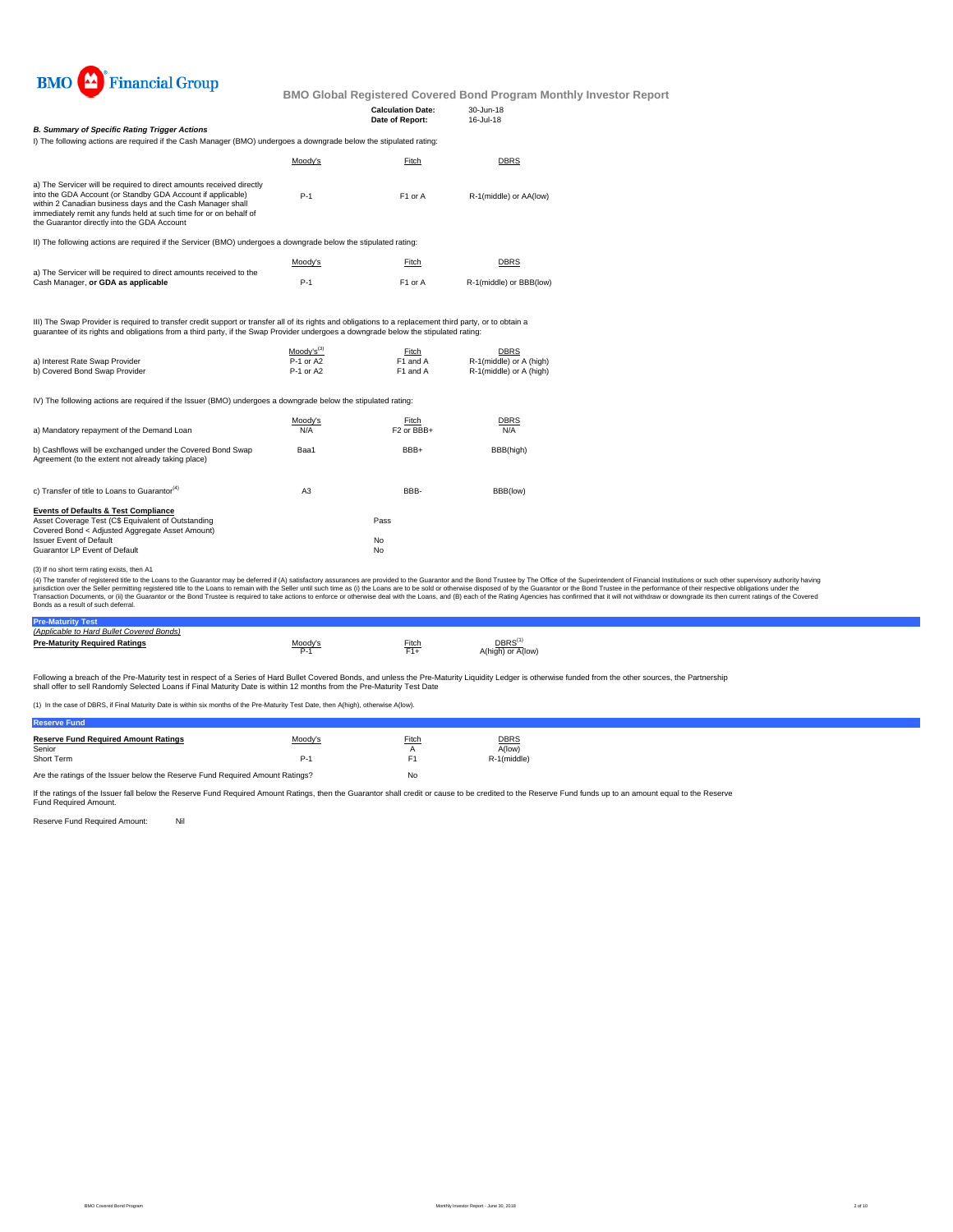

|                                                                                                                                                                                                                              | <b>Calculation Date:</b><br>Date of Report: | 30-Jun-18<br>16-Jul-18                          |        |                |                |  |  |
|------------------------------------------------------------------------------------------------------------------------------------------------------------------------------------------------------------------------------|---------------------------------------------|-------------------------------------------------|--------|----------------|----------------|--|--|
| <b>Asset Coverage Test</b>                                                                                                                                                                                                   |                                             |                                                 |        |                |                |  |  |
| C\$ Equivalent of Outstanding Covered Bonds                                                                                                                                                                                  | 24,984,575,400                              |                                                 |        |                |                |  |  |
| $A^{(1)}$ = Lesser of (i) Sum of LTV adjusted outstanding principal balance and (ii) Sum of<br>Asset percentage adjusted outstanding principal balance                                                                       | 27,526,978,820                              |                                                 | A (i)  |                | 29,440,619,058 |  |  |
| B = Principal receipts not applied                                                                                                                                                                                           |                                             |                                                 | A (ii) |                | 27,526,978,820 |  |  |
| $C =$ Cash capital contributions<br>$D =$ Substitution assets<br>$E =$ (i) Reserve fund balance<br>(ii) Pre - Maturity liquidity ledger balance<br>$F =$ Negative carry factor calculation<br>Total: $A + B + C + D + E - F$ | $\sim$<br>$\sim$<br>۰.<br>27,526,978,820    | Asset Percentage<br>Maximum Asset<br>Percentage |        | 93.5%<br>95.0% |                |  |  |
| <b>Asset Coverage Test Pass/Fail</b>                                                                                                                                                                                         | Pass                                        |                                                 |        |                |                |  |  |
| <b>Regulatory OC Minimum</b>                                                                                                                                                                                                 | 103%                                        |                                                 |        |                |                |  |  |
| Level of Overcollateralization <sup>(2)</sup>                                                                                                                                                                                | 107%                                        |                                                 |        |                |                |  |  |

(1) Market Value as determined by adjusting, not less than quarterly, the Original Market Value utilizing the Indexation Methodology (see Appendix for details) for subsequent price developments.

(2) Per Section 4.3.8 of the CMHC Guide, (A) the lesser of (i) the total amount of cover pool collateral and (ii) the amount of cover pool collateral required to collateralize the covered bonds outstanding and ensure the A

| <b>Valuation Calculation</b>                                                                                                                                                                                                   |                |        |                |
|--------------------------------------------------------------------------------------------------------------------------------------------------------------------------------------------------------------------------------|----------------|--------|----------------|
| <b>Trading Value of Covered Bonds</b>                                                                                                                                                                                          | 24.953.113.074 |        |                |
| $A =$ Lesser of i) Present value of outstanding loan balance of Performing Eligible Loans <sup>(1)</sup><br>and ii) 80% of Market Value <sup>(2)</sup> of properties securing Performing Eligible Loans, net of<br>adjustments | 29.240.825.118 | A(i)   | 29,240,825,118 |
| $B =$ Principal receipts up to calculation date not otherwise applied                                                                                                                                                          |                | A (ii) | 53.486.996.496 |
| $C =$ Cash capital contributions                                                                                                                                                                                               |                |        |                |
| D = Trading Value of any Substitute Assets                                                                                                                                                                                     |                |        |                |
| $E =$ (i) Reserve Fund Balance, if applicable                                                                                                                                                                                  |                |        |                |
| (ii) Pre - Maturity liquidity ledger balance                                                                                                                                                                                   |                |        |                |
| F = Trading Value of Swap Collateral                                                                                                                                                                                           |                |        |                |
| Total: $A + B + C + D + E + F$                                                                                                                                                                                                 | 29.240.825.118 |        |                |

(1) Present value of expected future cash flows of Loans using current market interest rates offered to BMO clients. The effective weighted average rate used for discounting is 3.18%.<br>(2) Market Value as determined by adju

| Guarantee Loan                         |                                  | 26,755,616,317<br>S                 |
|----------------------------------------|----------------------------------|-------------------------------------|
|                                        |                                  |                                     |
| Demand Loan                            |                                  | 2,731,263,604                       |
| <b>Total</b>                           |                                  | 29,486,879,921                      |
|                                        |                                  |                                     |
| <b>Cover Pool Losses</b>               |                                  |                                     |
| Period end                             | <b>Write Off Amounts</b>         | <b>Loss Percentage (Annualized)</b> |
| June 30, 2018                          | \$443,665                        | 0.00%                               |
|                                        |                                  |                                     |
| <b>Cover Pool Flow of Funds</b>        |                                  |                                     |
|                                        |                                  |                                     |
|                                        | <b>Current Month</b>             | Previous Month                      |
| Cash Inflows *                         |                                  |                                     |
| Principal receipts                     | 508,390,263                      | 422,979,071                         |
| Proceeds for sale of Loans             |                                  |                                     |
|                                        |                                  |                                     |
| <b>Revenue Receipts</b>                | 68,035,241                       | 67,275,474                          |
| Swap Receipts                          | 6,672,400                        | 8,356,305                           |
| Cash Capital Contribution              |                                  |                                     |
| Advances of Intercompany Loans         | $\overline{\phantom{a}}$         | $\sim$                              |
| Guarantee Fee                          | ۰                                | ٠                                   |
|                                        |                                  |                                     |
| <b>Cash Outflows</b>                   |                                  |                                     |
| Swap Payment                           |                                  |                                     |
| Intercompany Loan interest             | (46, 474, 597)                   | (45, 394, 534)                      |
| Intercompany Loan principal            | $(508, 390, 263)$ <sup>(1)</sup> | (422, 979, 071)                     |
| Intercompany Loan repayment            |                                  |                                     |
|                                        |                                  |                                     |
| Mortgage Top-up Settlement             | ٠.                               |                                     |
| Misc Partnership Expenses              | (114)                            | (51)                                |
| <b>Profit Distribution to Partners</b> |                                  | (462, 940, 439)                     |
| Net inflows/(outflows)                 | 28,232,930                       | (432, 703, 245)                     |
|                                        |                                  |                                     |
|                                        |                                  |                                     |

#### (1) Includes cash settlement of \$ 508,390,263 to occur on July 18, 2018.

**Intercompany Loan Balance**

| <b>Cover Pool - Summary Statistics</b>       |                         |               |
|----------------------------------------------|-------------------------|---------------|
| Asset Type                                   | Mortgages               |               |
| Previous Month Ending Balance                | \$<br>30.017.374.199    |               |
| Aggregate Outstanding Balance                | \$<br>29.478.238.948    |               |
| Number of Loans                              | 112.599                 |               |
| Average Loan Size                            | \$<br>261.798           |               |
| Number of Primary Borrowers                  | 111.063                 |               |
| Number of Properties                         | 112.599                 |               |
|                                              | Original <sup>(1)</sup> | Indexed $(2)$ |
| Weighted Average Current Loan to Value (LTV) | 61.93%                  | 52.68%        |
| Weighted Average Authorized LTV              | 69.44%                  | 58.43%        |
| Weighted Average Original LTV                | 69.44%                  |               |
| Weighted Average Seasoning                   | 20.01 (Months)          |               |
| Weighted Average Coupon                      | 2.71%                   |               |
| Weighted Average Original Term               | 52.60 (Months)          |               |
| Weighted Average Remaining Term              | 32.59 (Months)          |               |
| <b>Substitution Assets</b>                   | Nil                     |               |

(1) Value as most recently determined or assessed in accordance with the underwriting policies (whether upon origination or renewal of the Eligible Loan or subsequently thereto).

Value as incorrection documents of documents in the children as the children of the United States of the Indexation Methodology (see Appendix for details) for subsequent price developments.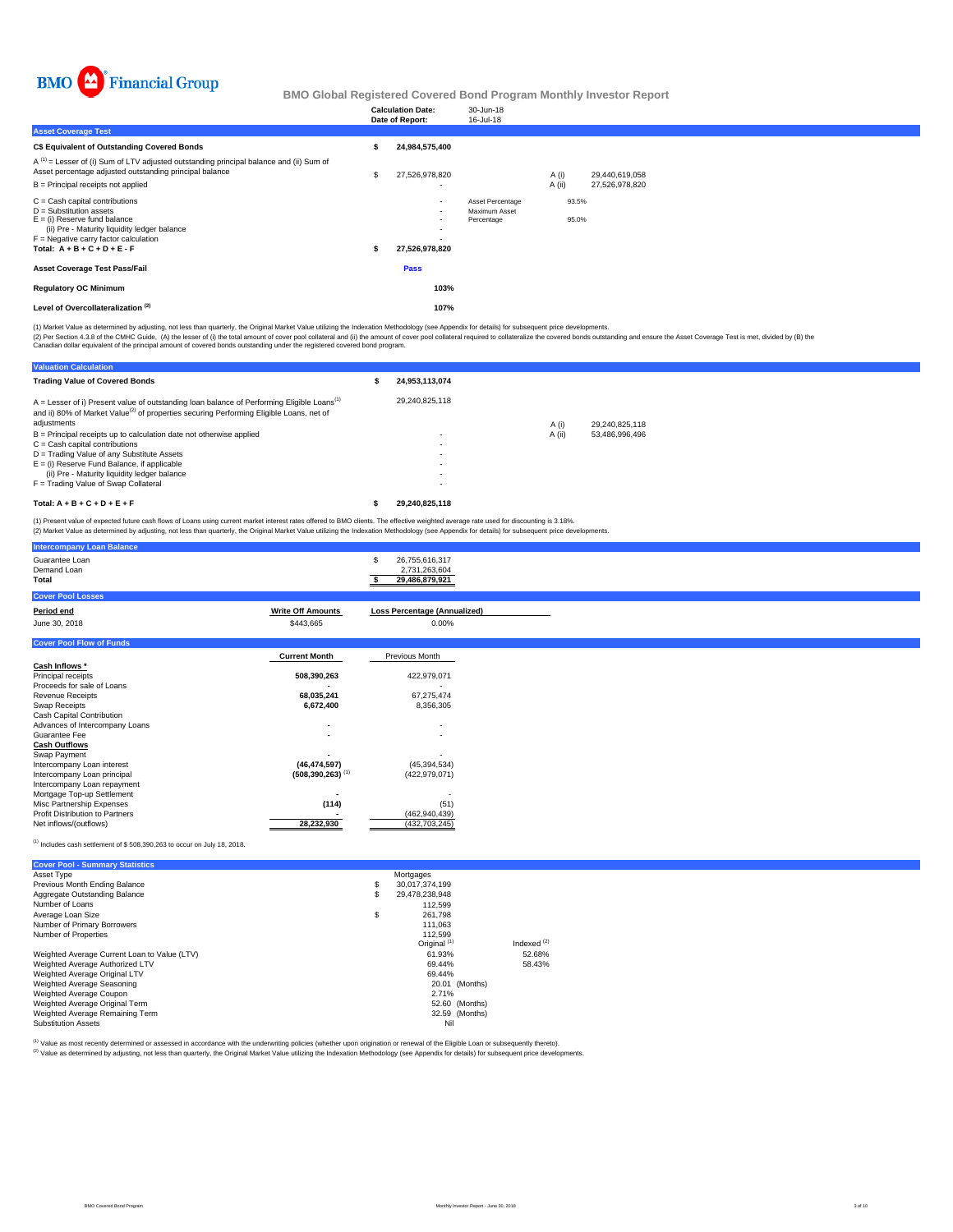

**Cover Pool - Provincial Distribution** 

#### **Calculation Date:** 30-Jun-18 **BMO Global Registered Covered Bond Program Monthly Investor Report**

|                                              | Date of Report: | 16-Jul-18  |                          |            |
|----------------------------------------------|-----------------|------------|--------------------------|------------|
| <b>Cover Pool - Delinguency Distribution</b> |                 |            |                          |            |
| Aging Summarv                                | Number of Loans | Percentage | <b>Principal Balance</b> | Percentage |
| Current and less than 30 days past due       | 112.240         | 99.68      | 29.400.690.615           | 99.74      |
| 30 - 59 days past due                        | 30              | 0.03       | 6.657.045                | 0.02       |
| 60 - 89 days past due                        | 131             | 0.12       | 33.271.398               | 0.11       |
| 90 or more days past due                     | 198             | 0.18       | 37.619.890               | 0.13       |
| Grand Total                                  | 112.599         | 100.00     | 29.478.238.948           | 100.00     |
|                                              |                 |            |                          |            |

| Province                        | <b>Number of Loans</b> | Percentage |    | <b>Principal Balance</b> | Percentage |
|---------------------------------|------------------------|------------|----|--------------------------|------------|
| Alberta                         | 13.570                 | 12.05      |    | 3.365.393.425            | 11.42      |
| <b>British Columbia</b>         | 16,698                 | 14.83      |    | 5.729.435.358            | 19.44      |
| Manitoba                        | 1.540                  | 1.37       |    | 272.192.374              | 0.92       |
| New Brunswick                   | 1.825                  | 1.62       | ă. | 233.222.042              | 0.79       |
| Newfoundland                    | 3,087                  | 2.74       |    | 503.150.915              | 1.71       |
| Northwest Territories & Nunavut | 112                    | 0.10       |    | 23.400.325               | 0.08       |
| Nova Scotia                     | 3,409                  | 3.03       |    | 587.248.641              | 1.99       |
| Ontario                         | 50,600                 | 44.94      | S  | 14.523.356.239           | 49.27      |
| Prince Edward Island            | 558                    | 0.50       |    | 79.008.026               | 0.27       |
| Quebec                          | 18,847                 | 16.74      | ă. | 3.693.302.827            | 12.53      |
| Saskatchewan                    | 2,244                  | 1.99       |    | 446.332.779              | 1.51       |
| <b>Yukon Territories</b>        | 109                    | 0.10       |    | 22.195.999               | 0.08       |
| <b>Grand Total</b>              | 112,599                | 100.00     |    | 29,478,238,948           | 100.00     |

| <b>Cover Pool - Credit Score Distribution</b> |                        |            |                          |            |
|-----------------------------------------------|------------------------|------------|--------------------------|------------|
| <b>Credit Score</b>                           | <b>Number of Loans</b> | Percentage | <b>Principal Balance</b> | Percentage |
| Score Unavailable                             | 898                    | 0.80       | 180.035.139              | 0.61       |
| Less than 600                                 | 1.897                  | 1.68       | 411.190.235              | 1.39       |
| $600 - 650$                                   | 3,611                  | 3.21       | 892.056.774              | 3.03       |
| $651 - 700$                                   | 8.851                  | 7.86       | 2.328.495.301            | 7.90       |
| 701 - 750                                     | 16.445                 | 14.60      | 4.591.541.740            | 15.58      |
| 751 - 800                                     | 20,910                 | 18.57      | 5.959.872.261            | 20.22      |
| 801 and Above                                 | 59.987                 | 53.27      | 15.115.047.498           | 51.28      |
| <b>Grand Total</b>                            | 112.599                | 100.00     | 29.478.238.948           | 100.00     |

| <b>Cover Pool - Rate Type Distribution</b>                                                                                                           |                                                       |                                        |                                                                               |                                        |  |
|------------------------------------------------------------------------------------------------------------------------------------------------------|-------------------------------------------------------|----------------------------------------|-------------------------------------------------------------------------------|----------------------------------------|--|
| <b>Rate Type</b><br>Fixed<br>Variable<br><b>Grand Total</b>                                                                                          | <b>Number of Loans</b><br>88.943<br>23,656<br>112.599 | Percentage<br>78.99<br>21.01<br>100.00 | <b>Principal Balance</b><br>22,586,221,176<br>6,892,017,772<br>29.478.238.948 | Percentage<br>76.62<br>23.38<br>100.00 |  |
| <b>Cover Pool - Mortgage Asset Type Distribution</b><br><b>Mortgage Asset Type</b><br><b>Conventional Amortizing Mortgages</b><br><b>Grand Total</b> | <b>Number of Loans</b><br>112.599<br>112.599          | Percentage<br>100.00<br>100.00         | <b>Principal Balance</b><br>29.478.238.948<br>29.478.238.948                  | Percentage<br>100.00<br>100.00         |  |
| <b>Cover Pool - Occupancy Type Distribution</b>                                                                                                      |                                                       |                                        |                                                                               |                                        |  |

| <b>Occupancy Type</b> | <b>Number of Loans</b> | Percentage | <b>Principal Balance</b> | Percentage |
|-----------------------|------------------------|------------|--------------------------|------------|
| Owner Occupied        | 86,938                 | 77.21      | 23.935.525.915           | 81.20      |
| Non-Owner Occupied    | 25.661                 | 22.79      | 5.542.713.033            | 18.80      |
| <b>Grand Total</b>    | 112.599                | 100.00     | 29.478.238.948           | 100.00     |

| <b>Cover Pool - Mortgage Rate Distribution</b> |                        |                          |   |                          |            |
|------------------------------------------------|------------------------|--------------------------|---|--------------------------|------------|
| Mortgage Rate (%)                              | <b>Number of Loans</b> | Percentage               |   | <b>Principal Balance</b> | Percentage |
| Less than 1.00                                 | 12                     | 0.01                     |   | 2.795.778                | 0.01       |
| $1.00 - 3.99$                                  | 110,560                | 98.19                    | ъ | 29,086,290,958           | 98.67      |
| $4.00 - 4.49$                                  | 831                    | 0.74                     |   | 159.204.637              | 0.54       |
| $4.50 - 4.99$                                  | 876                    | 0.78                     |   | 175,406,812              | 0.60       |
| $5.00 - 5.49$                                  | 10                     | 0.01                     |   | 2.214.447                | 0.01       |
| $5.50 - 5.99$                                  |                        | 0.00                     |   | 315.491                  | 0.00       |
| $6.00 - 6.49$                                  |                        | 0.00                     |   | 471.047                  | 0.00       |
| $6.50 - 6.99$                                  | 80                     | 0.07                     |   | 12.753.798               | 0.04       |
| $7.00 - 7.49$                                  | 224                    | 0.20                     |   | 38.785.979               | 0.13       |
| $7.50 - 7.99$                                  |                        | $\overline{\phantom{a}}$ |   | ۰                        |            |
| 8.00 and Above                                 |                        | $\sim$                   |   |                          |            |
| <b>Grand Total</b>                             | 112,599                | 100.00                   |   | 29,478,238,948           | 100.00     |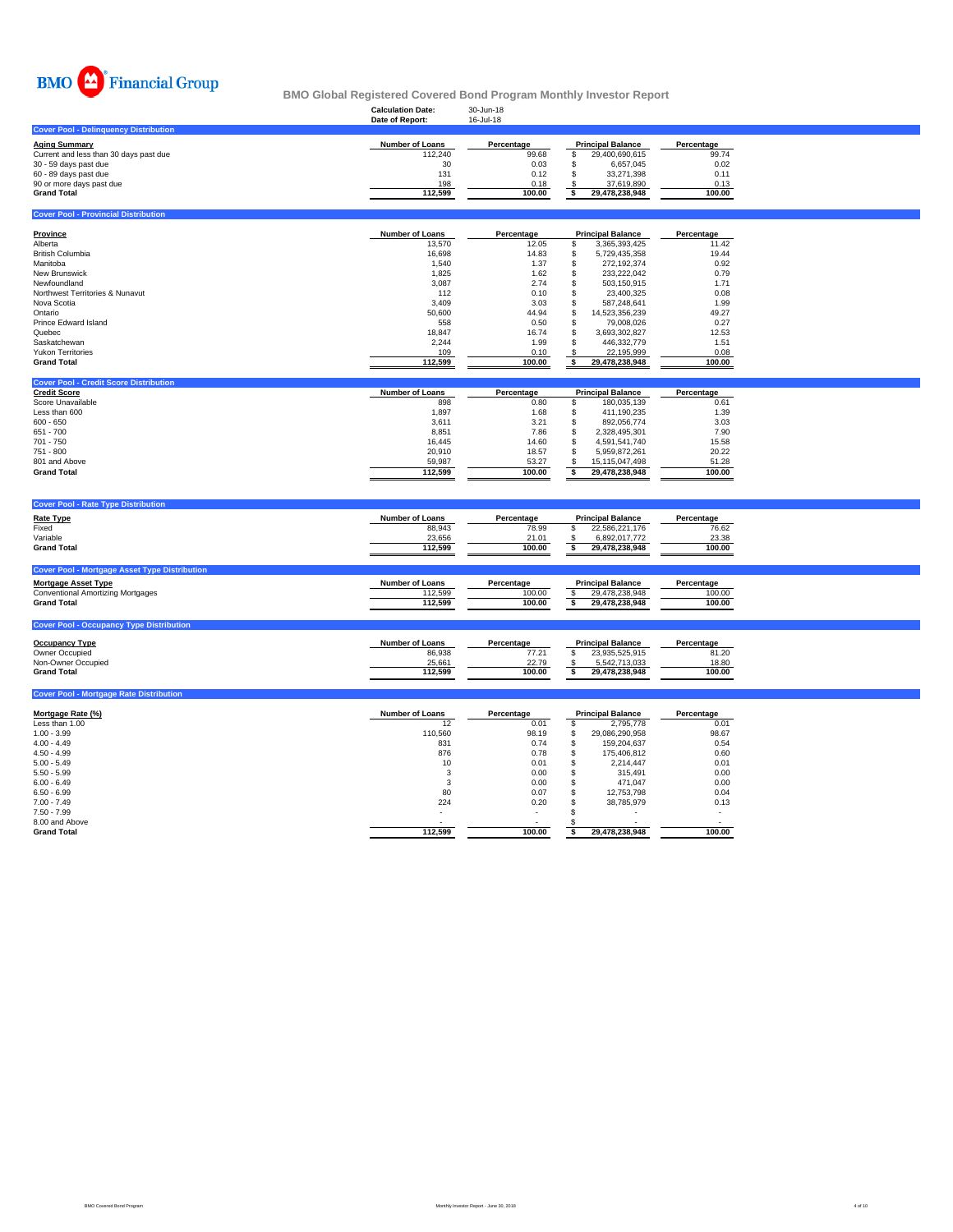

#### **Calculation Date:** 30-Jun-18 **BMO Global Registered Covered Bond Program Monthly Investor Report**

|                                           | Date of Report:        | 16-Jul-18  |                          |            |
|-------------------------------------------|------------------------|------------|--------------------------|------------|
| Cover Pool - Indexed LTV Distribution (1) |                        |            |                          |            |
| Indexed LTV (%)                           | <b>Number of Loans</b> | Percentage | <b>Principal Balance</b> | Percentage |
| 20.00 and Below                           | 11,857                 | 10.53      | 1,033,606,817            | 3.51       |
| $20.01 - 25.00$                           | 4,509                  | 4.00       | 748.960.947              | 2.54       |
| 25.01 - 30.00                             | 5,474                  | 4.86       | 1.162.948.977            | 3.95       |
| $30.01 - 35.00$                           | 6,864                  | 6.10       | 1,802,429,360            | 6.11       |
| $35.01 - 40.00$                           | 8,517                  | 7.56       | 2,282,665,992            | 7.74       |
| $40.01 - 45.00$                           | 9,752                  | 8.66       | 2.639.954.474            | 8.96       |
| $45.01 - 50.00$                           | 10,777                 | 9.57       | 2,905,372,539            | 9.86       |
| $50.01 - 55.00$                           | 10,122                 | 8.99       | 2,929,504,465            | 9.94       |
| $55.01 - 60.00$                           | 10,035                 | 8.91       | 2,895,876,678            | 9.82       |
| $60.01 - 65.00$                           | 8,975                  | 7.97       | 2,690,552,154            | 9.13       |
| 65.01 - 70.00                             | 9,810                  | 8.71       | 3.018.988.681            | 10.24      |
| 70.01 - 75.00                             | 8,451                  | 7.51       | 2,798,206,465            | 9.49       |
| 75.01 - 80.00                             | 7,456                  | 6.62       | 2,569,171,400            | 8.72       |
| 80.01 and Above                           |                        | ٠          |                          |            |
| <b>Grand Total</b>                        | 112,599                | 100.00     | 29.478.238.948           | 100.00     |

<sup>(1)</sup> Value as determined by adjusting, not less than quarterly, the Original Market Value utilizing the Indexation Methodology (see Appendix for details) for subsequent price developments.

| <b>Cover Pool - Remaining Term Distribution</b> |                        |            |    |                          |            |
|-------------------------------------------------|------------------------|------------|----|--------------------------|------------|
| <b>Months to Maturity</b>                       | <b>Number of Loans</b> | Percentage |    | <b>Principal Balance</b> | Percentage |
| Less than 12                                    | 15,586                 | 13.84      | S  | 3.923.861.455            | 13.31      |
| $12 - 17$                                       | 11,952                 | 10.61      | S  | 3.027.759.817            | 10.27      |
| $18 - 24$                                       | 12,500                 | 11.10      | S  | 3.092.575.367            | 10.49      |
| $25 - 30$                                       | 12,919                 | 11.47      |    | 3.232.607.777            | 10.97      |
| $31 - 36$                                       | 9,973                  | 8.86       |    | 2,396,373,251            | 8.13       |
| $37 - 42$                                       | 14.004                 | 12.44      |    | 3.613.136.177            | 12.26      |
| $43 - 48$                                       | 13.659                 | 12.13      | S  | 3.618.882.285            | 12.28      |
| $49 - 54$                                       | 15,866                 | 14.09      | \$ | 4.753.884.297            | 16.13      |
| $55 - 60$                                       | 5.899                  | 5.24       | ፍ  | 1.767.417.260            | 6.00       |
| $61 - 63$                                       | 25                     | 0.02       |    | 5.777.341                | 0.02       |
| 72 and Above                                    | 216                    | 0.19       |    | 45,963,920               | 0.16       |
| <b>Grand Total</b>                              | 112,599                | 100.00     |    | 29,478,238,948           | 100.00     |

| <b>Remaining Principal Balance (C\$)</b> | <b>Number of Loans</b> | Percentage | <b>Principal Balance</b> | Percentage |
|------------------------------------------|------------------------|------------|--------------------------|------------|
| 99,999 and Below                         | 19.368                 | 17.20      | 1,207,948,417            | 4.10       |
| 100.000 - 199.999                        | 34.110                 | 30.29      | 5,144,814,513            | 17.45      |
| 200,000 - 299,999                        | 26,147                 | 23.22      | 6.427.116.517            | 21.80      |
| 300.000 - 399.999                        | 14.169                 | 12.58      | 4.887.266.564            | 16.58      |
| 400.000 - 499.999                        | 7,689                  | 6.83       | 3,426,927,846            | 11.63      |
| 500,000 - 599,999                        | 4,234                  | 3.76       | 2,305,742,687            | 7.82       |
| 600.000 - 699.999                        | 2,361                  | 2.10       | 1.526.044.813            | 5.18       |
| 700.000 - 799.999                        | 1,361                  | 1.21       | 1,016,380,289            | 3.45       |
| 800,000 - 899,999                        | 885                    | 0.79       | 750,558,658              | 2.55       |
| 900.000 - 999.999                        | 683                    | 0.61       | 648,156,090              | 2.20       |
| 1,000,000 - 1,499,999                    | 1,239                  | 1.10       | 1.481.516.844            | 5.03       |
| 1,500,000 - 2,000,000                    | 267                    | 0.24       | 454.158.185              | 1.54       |
| 2,000,000 - 3,000,000                    | 86                     | 0.08       | 201,607,525              | 0.68       |
| 3,000,000 and Above                      |                        | $\sim$     |                          |            |
|                                          | 112,599                | 100.00     | 29,478,238,948           | 100.00     |

| <b>Property Type</b> | <b>Number of Loans</b> | Percentage | <b>Principal Balance</b> | Percentage |
|----------------------|------------------------|------------|--------------------------|------------|
| Condominium          | 23.291                 | 20.68      | 4.677.461.805            | 15.87      |
| Multi-Residential    | 5.615                  | 4.99       | 1.384.653.195            | 4.70       |
| Single Family        | 75.403                 | 66.97      | 21.283.578.938           | 72.20      |
| Townhouse            | 8,290                  | 7.36       | 2.132.545.010            | 7.23       |
| <b>Grand Total</b>   | 112.599                | 100.00     | 29.478.238.948           | 100.00     |

*Note: Percentages and totals in the above tables may not add exactly due to rounding.*

## **Cover Pool - Indexed LTV and Delinquency Distribution by Province (1)**

|          |                 |                                                     |                           | <b>Aging Summary</b>      |                             |               |
|----------|-----------------|-----------------------------------------------------|---------------------------|---------------------------|-----------------------------|---------------|
| Province | Indexed LTV (%) | <b>Current and</b><br>less than 30<br>days past due | 30 to 59<br>days past due | 60 to 89<br>days past due | 90 or more<br>days past due | Total         |
| Alberta  | 20.00 and Below | 70.414.332                                          |                           |                           | 159.563                     | 70,573,896    |
|          | $20.01 - 25$    | 51.133.172                                          |                           |                           |                             | 51.133.172    |
|          | $25.01 - 30$    | 69.838.268                                          |                           | 113.142                   | 235,817                     | 70,187,227    |
|          | $30.01 - 35$    | 104.430.959                                         |                           |                           | 176.320                     | 104.607.279   |
|          | $35.01 - 40$    | 129.532.297                                         |                           | 218.994                   | 319,232                     | 130.070.523   |
|          | $40.01 - 45$    | 167.936.749                                         | 328.280                   | 277,836                   | 211,977                     | 168.754.843   |
|          | $45.01 - 50$    | 220.251.294                                         | 219,822                   |                           | 239.436                     | 220.710.552   |
|          | $50.01 - 55$    | 282,245,806                                         | 269,107                   | 177.291                   | 358,296                     | 283,050,500   |
|          | $55.01 - 60$    | 382.859.258                                         |                           | 780.621                   | 1.314.431                   | 384.954.309   |
|          | $60.01 - 65$    | 395.400.212                                         | 499.336                   | 634.388                   | 1,424,592                   | 397,958,528   |
|          | $65.01 - 70$    | 373.150.394                                         |                           |                           | 462,458                     | 373,612,851   |
|          | $70.01 - 75$    | 538.518.378                                         | 244.759                   | 1.133.396                 | 663,809                     | 540,560,342   |
|          | $75.01 - 80$    | 567,325,255                                         | 281,919                   | 1,463,550                 | 148,676                     | 569,219,401   |
|          | 80.01 and Above |                                                     |                           |                           |                             |               |
|          |                 | 3.353.036.375                                       | 1.843.223                 | 4.799.218                 | 5.714.608                   | 3.365.393.425 |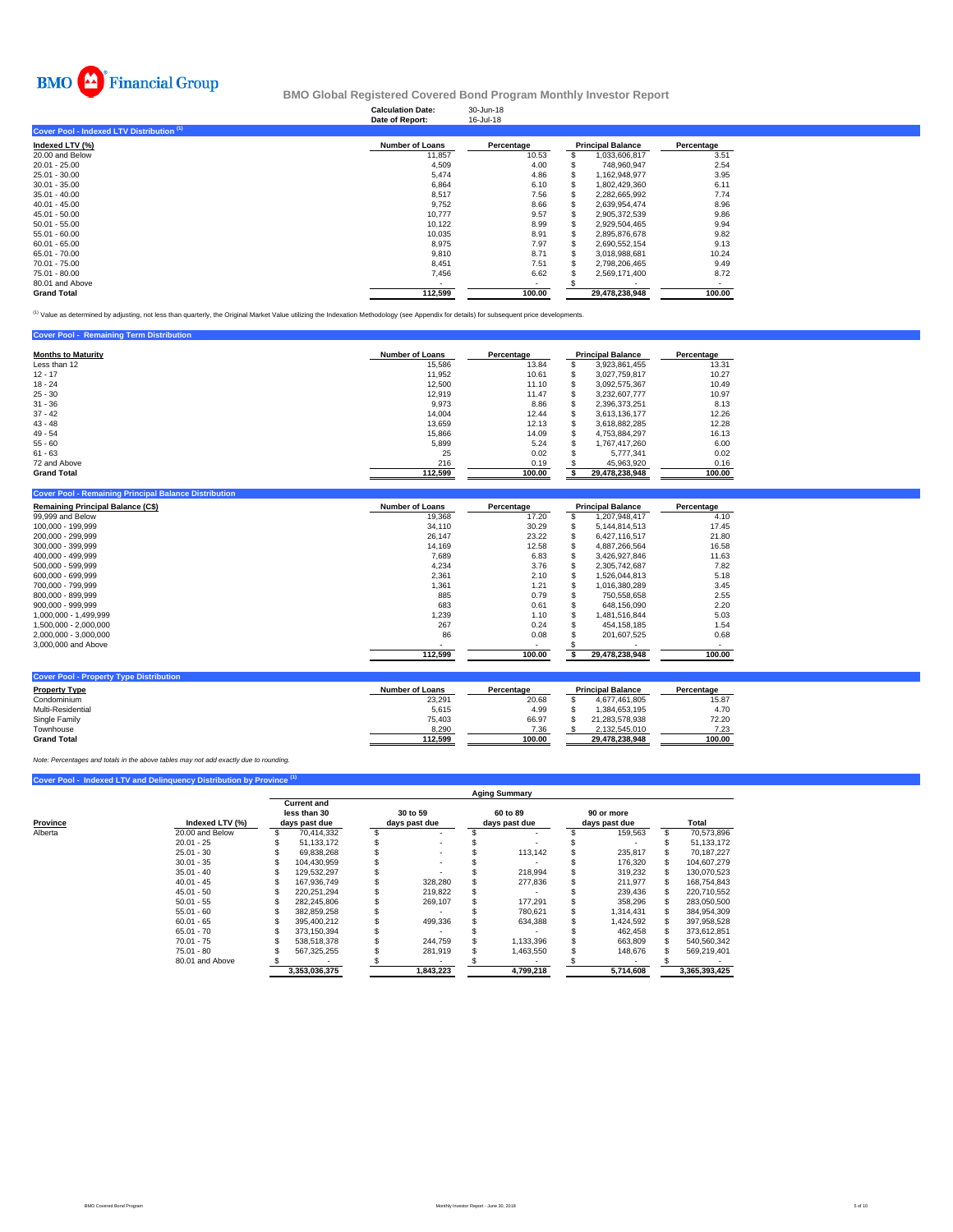

**Calculation Date:** 30-Jun-18 **Date of Report:** 16-Jul-18

**Aging Summary**

|                         |                                 | <b>Current and</b> |                           |          |                      |    |               |                |               |
|-------------------------|---------------------------------|--------------------|---------------------------|----------|----------------------|----|---------------|----------------|---------------|
|                         |                                 | less than 30       | 30 to 59                  |          | 60 to 89             |    | 90 or more    |                |               |
| Province                | Indexed LTV (%)                 | days past due      | days past due             |          | days past due        |    | days past due |                | <b>Total</b>  |
| <b>British Columbia</b> | 20.00 and Below                 | \$<br>368,261,593  | \$<br>35,139              | \$       | 619,148              | \$ | 99,775        | \$             | 369,015,656   |
|                         | $20.01 - 25$                    | \$<br>269,997,744  | \$                        | \$       | 164,448              | \$ |               | \$             | 270,162,193   |
|                         | $25.01 - 30$                    | \$<br>477,169,236  | \$                        | \$<br>l, |                      | \$ | 471,107       | \$             | 477,640,343   |
|                         | $30.01 - 35$                    | \$<br>805,222,273  | \$                        | \$       | 1,629,394            | \$ | 2,921,338     | \$             | 809,773,005   |
|                         | $35.01 - 40$                    | \$<br>729,814,480  | \$<br>240,359             | \$       | 1,145,767            | \$ | 416,885       | \$             | 731,617,491   |
|                         | $40.01 - 45$                    | \$<br>590,215,860  | \$                        |          |                      | \$ |               |                |               |
|                         |                                 |                    | 233,812                   | \$       | 1,179,765            |    | 241,058       | \$             | 591,870,495   |
|                         | $45.01 - 50$                    | \$<br>482,964,507  | \$                        | \$       | 292,168              | \$ | 256,376       | \$             | 483,513,051   |
|                         | $50.01 - 55$                    | \$<br>470,178,996  | \$                        | \$       | 405,822              | \$ |               | \$             | 470,584,817   |
|                         | $55.01 - 60$                    | \$<br>335,164,001  | \$                        | \$       | 354,648              | \$ | 427,697       | \$             | 335,946,346   |
|                         | $60.01 - 65$                    | \$<br>338,207,510  | \$                        | \$       |                      | \$ |               | \$             | 338,207,510   |
|                         | $65.01 - 70$                    | \$<br>389,075,172  | $$\mathbb{S}$$<br>350,125 | \$       |                      | \$ |               | $$\mathbb{S}$$ | 389,425,297   |
|                         | $70.01 - 75$                    | \$<br>261,088,925  | \$                        | \$       |                      | \$ |               | \$             | 261,088,925   |
|                         | $75.01 - 80$                    | \$<br>200,590,229  | \$                        | \$       |                      | \$ |               | \$             | 200,590,229   |
|                         | 80.01 and Above                 |                    | S                         | S        |                      | \$ |               | S              |               |
|                         |                                 |                    |                           |          |                      |    | 4.834.236     |                |               |
|                         |                                 | 5,717,950,525      | 859,435                   |          | 5,791,162            |    |               |                | 5,729,435,358 |
|                         |                                 |                    |                           |          |                      |    |               |                |               |
|                         |                                 |                    |                           |          | <b>Aging Summary</b> |    |               |                |               |
|                         |                                 | <b>Current and</b> |                           |          |                      |    |               |                |               |
|                         |                                 | less than 30       | 30 to 59                  |          | 60 to 89             |    | 90 or more    |                |               |
| Province                | Indexed LTV (%)                 | days past due      | days past due             |          | days past due        |    | days past due |                | Total         |
| Manitoba                | 20.00 and Below                 | \$<br>6,134,785    | \$                        | \$       |                      | \$ |               | \$             | 6,134,785     |
|                         | $20.01 - 25$                    | \$<br>3,916,488    | \$                        | \$       |                      | \$ |               | \$             | 3,916,488     |
|                         | $25.01 - 30$                    | \$<br>5,861,757    | \$                        | \$       |                      | \$ |               | \$             | 5,861,757     |
|                         |                                 |                    |                           |          |                      |    |               |                |               |
|                         | $30.01 - 35$                    | \$<br>6,783,827    | \$                        | \$       |                      | \$ |               | \$             | 6,783,827     |
|                         | $35.01 - 40$                    | \$<br>8,428,856    | \$                        | \$       |                      | \$ |               | \$             | 8,428,856     |
|                         | $40.01 - 45$                    | \$<br>10,801,788   | \$                        | \$       |                      | \$ | 95.570        | \$             | 10,897,358    |
|                         | $45.01 - 50$                    | \$<br>17,261,355   | \$                        | \$       |                      | \$ | 131,739       | \$             | 17,393,094    |
|                         | $50.01 - 55$                    | \$<br>22,257,329   | \$                        | \$       |                      | \$ |               | \$             | 22,257,329    |
|                         | $55.01 - 60$                    | \$<br>31,632,588   | \$                        | \$       |                      | \$ | 196,498       | \$             | 31,829,086    |
|                         | $60.01 - 65$                    | \$<br>28,342,558   | \$                        | \$       |                      | \$ |               | \$.            | 28,342,558    |
|                         | $65.01 - 70$                    | \$<br>41,445,098   | \$                        | \$       |                      | \$ |               | \$             | 41,445,098    |
|                         | $70.01 - 75$                    | \$<br>41,821,691   | \$                        | \$       |                      | \$ |               | \$             | 42,267,242    |
|                         |                                 |                    |                           |          |                      |    | 445,551       |                |               |
|                         | $75.01 - 80$                    | \$.<br>46,634,896  | \$                        | \$       |                      | \$ |               | \$.            | 46,634,896    |
|                         | 80.01 and Above                 | \$                 | \$                        | \$       |                      | \$ |               | S              |               |
|                         |                                 | 271,323,016        |                           |          |                      |    | 869,358       |                | 272,192,374   |
|                         |                                 |                    |                           |          |                      |    |               |                |               |
|                         |                                 |                    |                           |          | <b>Aging Summary</b> |    |               |                |               |
|                         |                                 | <b>Current and</b> |                           |          |                      |    |               |                |               |
|                         |                                 | less than 30       | 30 to 59                  |          | 60 to 89             |    | 90 or more    |                |               |
| Province                | Indexed LTV (%)                 | days past due      | days past due             |          | days past due        |    | days past due |                | Total         |
|                         |                                 |                    |                           | \$       |                      | \$ |               |                | 7,131,361     |
|                         |                                 |                    |                           |          |                      |    |               |                |               |
| New Brunswick           | 20.00 and Below                 | \$<br>7,131,361    | \$                        |          |                      |    |               | \$             |               |
|                         | $20.01 - 25$                    | \$<br>3,103,310    | \$                        | \$       |                      | \$ |               | \$             | 3,103,310     |
|                         | $25.01 - 30$                    | \$<br>5,902,413    | \$                        | \$       |                      | \$ | 155,682       | \$             | 6,058,095     |
|                         | $30.01 - 35$                    | \$<br>5,961,122    | \$                        | \$       |                      | \$ |               | \$             | 5,961,122     |
|                         | $35.01 - 40$                    | \$<br>12.352.810   | \$                        | \$       |                      | \$ |               | \$             | 12,352,810    |
|                         | $40.01 - 45$                    | \$<br>25,542,093   | \$                        | \$       |                      | \$ | ÷.            | \$             | 25,542,093    |
|                         | $45.01 - 50$                    | \$<br>28,121,965   | \$                        | \$       |                      | \$ | 172,994       | \$             | 28,294,959    |
|                         | $50.01 - 55$                    | \$<br>29,733,475   | \$                        | \$       | 110,058              | \$ | 125,563       | \$             | 29,969,096    |
|                         | $55.01 - 60$                    | \$<br>21,638,332   | \$                        |          |                      | \$ |               | \$             | 21,638,332    |
|                         |                                 |                    |                           | \$       |                      |    |               |                |               |
|                         | $60.01 - 65$                    | \$<br>19,833,189   | \$                        | \$       | 153,033              | \$ |               | \$             | 19,986,222    |
|                         | $65.01 - 70$                    | \$<br>28,789,024   | \$                        | \$       |                      | \$ | 319,856       | \$             | 29,108,880    |
|                         | $70.01 - 75$                    | \$<br>18,165,385   | \$                        | \$       |                      | \$ |               | \$             | 18,165,385    |
|                         | $75.01 - 80$                    | \$.<br>25,826,114  | \$                        | \$       | 84,266               | \$ |               | \$             | 25,910,380    |
|                         | 80.01 and Above                 | \$                 | \$                        | \$       |                      | S  |               |                |               |
|                         |                                 | 232,100,590        |                           |          | 347,356              |    | 774,095       |                | 233,222,042   |
|                         |                                 |                    |                           |          |                      |    |               |                |               |
|                         |                                 |                    |                           |          | <b>Aging Summary</b> |    |               |                |               |
|                         |                                 | <b>Current and</b> |                           |          |                      |    |               |                |               |
|                         |                                 | less than 30       | 30 to 59                  |          | 60 to 89             |    | 90 or more    |                |               |
| Province                | Indexed LTV (%)                 |                    | days past due             |          | days past due        |    | days past due |                | Total         |
| Newfoundland            |                                 | days past due      |                           |          |                      |    |               |                | 9,345,874     |
|                         | 20.00 and Below<br>$20.01 - 25$ | \$<br>9,117,765    | \$                        | \$       | 138,679              | \$ | 89,430        | \$             |               |
|                         |                                 | \$<br>6,075,350    | \$                        | \$       |                      | \$ |               | \$             | 6,075,350     |
|                         | $25.01 - 30$                    | \$<br>10,721,028   | \$                        | \$       |                      | \$ | 338.322       | \$             | 11,059,350    |
|                         | $30.01 - 35$                    | \$<br>14, 162, 385 | \$                        | \$       |                      | \$ | 186,466       | \$             | 14,348,850    |
|                         | $35.01 - 40$                    | \$<br>21,752,704   | \$                        | \$       |                      | \$ | 188,679       | \$             | 21,941,384    |
|                         | $40.01 - 45$                    | \$<br>45,440,581   | \$                        | \$       | 244,053              | \$ | 232,384       | \$             | 45,917,018    |
|                         | $45.01 - 50$                    | \$<br>81,086,831   | \$                        | \$       | 1,234,174            | \$ | 1,899,620     | \$             | 84,220,625    |
|                         | $50.01 - 55$                    | \$<br>71,935,536   | \$                        | \$       | 809,677              | \$ | 717,541       | \$             | 73,462,754    |
|                         | $55.01 - 60$                    | \$<br>63,915,734   | \$                        | \$       | 157,764              | \$ |               | \$             | 64,073,498    |
|                         | $60.01 - 65$                    | \$<br>44,862,523   | \$<br>113,751             | \$       | 81,103               | \$ | 114,125       | \$             | 45,171,502    |
|                         | $65.01 - 70$                    | \$<br>50,660,202   | \$<br>106,735             | \$       | 226,509              | \$ |               | \$             | 50,993,445    |
|                         | $70.01 - 75$                    |                    |                           |          |                      | \$ |               |                |               |
|                         |                                 | \$<br>35,033,704   | \$                        | \$       |                      |    |               | \$             | 35,033,704    |
|                         | $75.01 - 80$                    | \$<br>41,507,560   | \$                        | \$       |                      | \$ |               | \$             | 41,507,560    |
|                         | 80.01 and Above                 | \$                 | \$                        | \$       |                      | \$ |               | S              |               |
|                         |                                 | 496,271,903        | 220,485                   |          | 2,891,959            |    | 3,766,567     |                | 503,150,915   |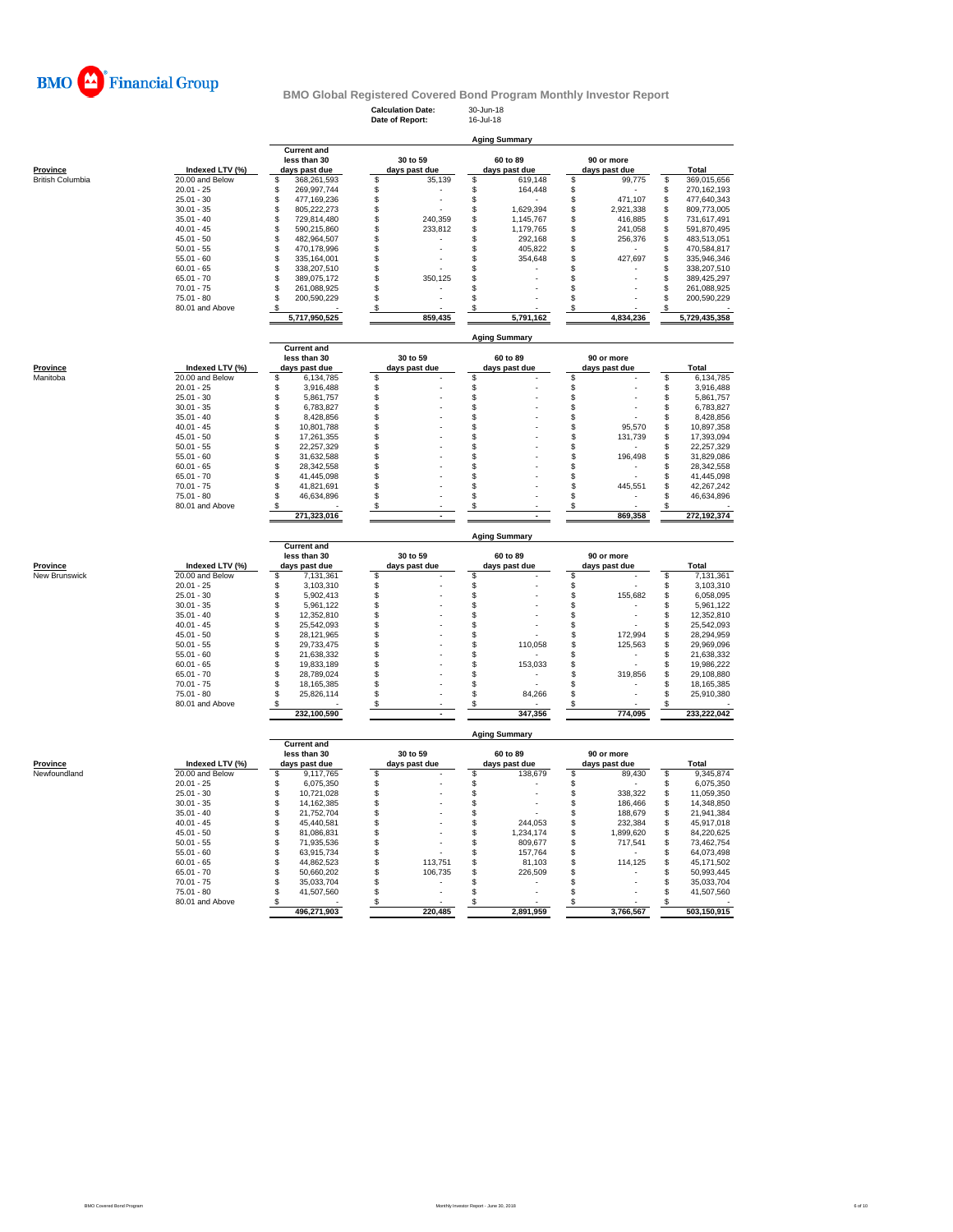

|                       |                               |                                    | <b>Calculation Date:</b><br>Date of Report: | 30-Jun-18<br>16-Jul-18<br><b>Aging Summary</b> |                     |                                  |
|-----------------------|-------------------------------|------------------------------------|---------------------------------------------|------------------------------------------------|---------------------|----------------------------------|
|                       |                               | <b>Current and</b><br>less than 30 | 30 to 59                                    | 60 to 89                                       | 90 or more          |                                  |
| <b>Province</b>       | Indexed LTV (%)               | days past due                      | days past due                               | days past due                                  | days past due       | Total                            |
| Northwest Territories | 20.00 and Below               | 1,486,383<br>\$                    | \$                                          | \$                                             | \$                  | 1,486,383<br>\$                  |
|                       | $20.01 - 25$<br>$25.01 - 30$  | \$<br>286,169<br>\$<br>1,303,745   | \$<br>\$                                    | \$<br>$\mathbb{S}$                             | \$<br>\$            | \$<br>286,169<br>1,303,745<br>\$ |
|                       | $30.01 - 35$                  | \$<br>839,557                      | \$                                          | \$                                             | \$                  | 839,557<br>\$                    |
|                       | $35.01 - 40$                  | \$<br>2,277,658                    | \$                                          | \$                                             | \$                  | S<br>2,277,658                   |
|                       | $40.01 - 45$                  | \$<br>3,552,063                    | \$                                          | \$                                             | \$                  | 3,552,063<br>\$                  |
|                       | $45.01 - 50$                  | \$<br>2,672,170                    | \$                                          | \$                                             | \$                  | \$<br>2,672,170                  |
|                       | $50.01 - 55$                  | \$<br>2,300,328                    | \$                                          | \$                                             | \$                  | S<br>2.300.328                   |
|                       | $55.01 - 60$                  | \$<br>1,082,844                    | \$                                          | \$                                             | \$                  | \$<br>1,082,844                  |
|                       | $60.01 - 65$                  | \$<br>1,186,942                    | \$                                          | \$                                             | \$                  | \$<br>1,186,942                  |
|                       | $65.01 - 70$                  | \$<br>1.993.120                    | \$                                          | \$                                             | \$                  | 1,993,120<br>S                   |
|                       | $70.01 - 75$                  | \$<br>1,267,267                    | \$                                          | \$                                             | \$                  | \$<br>1,267,267                  |
|                       | 75.01 - 80                    | \$<br>3,152,080                    | \$                                          | \$                                             | \$                  | S<br>3,152,080                   |
|                       | 80.01 and Above               | \$                                 | \$                                          | \$                                             | \$                  | \$                               |
|                       |                               | \$<br>23,400,325                   | \$                                          | \$                                             | \$                  | 23,400,325<br>\$                 |
|                       |                               | <b>Current and</b>                 |                                             | <b>Aging Summary</b>                           |                     |                                  |
|                       |                               | less than 30                       | 30 to 59                                    | 60 to 89                                       | 90 or more          |                                  |
| <b>Province</b>       | Indexed LTV (%)               | days past due                      | days past due                               | days past due                                  | days past due       | Total                            |
| Nova Scotia           | 20.00 and Below               | \$<br>11,854,505                   | \$                                          | \$                                             | \$<br>24,489        | 11,878,994<br>\$                 |
|                       | $20.01 - 25$                  | \$<br>7,687,616                    | \$                                          | \$                                             | \$<br>21,947        | \$<br>7,709,564                  |
|                       | $25.01 - 30$                  | \$<br>11,298,058                   | \$                                          | \$                                             | \$                  | \$<br>11,298,058                 |
|                       | $30.01 - 35$                  | \$<br>15,405,145                   | \$                                          | \$<br>86,718                                   | \$<br>37,202        | \$<br>15,529,066                 |
|                       | $35.01 - 40$                  | \$<br>18,848,297                   | \$                                          | \$<br>208,988                                  | \$                  | 19,057,285<br>S                  |
|                       | $40.01 - 45$                  | \$<br>31,753,980                   | \$                                          | \$                                             | \$<br>524,144       | \$<br>32,278,125                 |
|                       | $45.01 - 50$                  | \$<br>45,772,174                   | \$                                          | \$                                             | \$<br>127,343       | \$<br>45,899,517                 |
|                       | $50.01 - 55$                  | \$<br>49,944,071                   | \$                                          | \$<br>946,085                                  | \$<br>282,937       | 51,173,092<br>S                  |
|                       | $55.01 - 60$                  | Ŝ<br>68,447,469                    | \$                                          | \$<br>604,776                                  | \$<br>414,308       | \$<br>69,466,553                 |
|                       | $60.01 - 65$                  | \$<br>75,194,808                   | \$                                          | \$                                             | \$<br>397,874       | \$<br>75,592,682                 |
|                       | $65.01 - 70$                  | \$<br>117,744,018                  | \$                                          | \$<br>217,918                                  | \$<br>465,934       | S<br>118,427,870                 |
|                       | $70.01 - 75$                  | \$<br>83,033,080                   | \$                                          | \$                                             | \$                  | \$<br>83,033,080                 |
|                       | 75.01 - 80<br>80.01 and Above | \$<br>45,904,755                   | \$<br>S.                                    | \$<br>\$                                       | \$                  | \$<br>45,904,755                 |
|                       |                               | 582,887,977                        |                                             | 2,064,485                                      | 2,296,178           | 587,248,641                      |
|                       |                               |                                    |                                             |                                                |                     |                                  |
|                       |                               |                                    |                                             | <b>Aging Summary</b>                           |                     |                                  |
|                       |                               | <b>Current and</b>                 |                                             |                                                |                     |                                  |
|                       | Indexed LTV (%)               | less than 30<br>days past due      | 30 to 59                                    | 60 to 89                                       | 90 or more          | Total                            |
| Province<br>Nunavut   | 20.00 and Below               | \$                                 | days past due<br>\$                         | days past due<br>\$                            | days past due<br>\$ | \$                               |
|                       | $20.01 - 25$                  | \$                                 | \$                                          | \$                                             | \$                  | \$                               |
|                       | $25.01 - 30$                  | \$                                 | \$                                          | \$                                             | \$                  | \$                               |
|                       | $30.01 - 35$                  | \$                                 | \$                                          | \$                                             | \$                  | \$                               |
|                       | $35.01 - 40$                  | \$                                 | \$                                          | \$                                             | \$                  | \$                               |
|                       | $40.01 - 45$                  | \$                                 | \$                                          | \$                                             | \$                  | \$                               |
|                       | $45.01 - 50$                  | \$                                 | \$                                          | \$                                             | \$                  | \$                               |
|                       | $50.01 - 55$                  | \$                                 | \$                                          | \$                                             | \$                  | \$                               |
|                       | $55.01 - 60$                  | \$                                 | \$                                          | \$                                             | \$                  | \$                               |
|                       | $60.01 - 65$                  | \$                                 | \$                                          | \$                                             | \$                  | \$                               |
|                       | $65.01 - 70$                  | \$                                 | \$                                          | \$                                             | \$                  | \$                               |
|                       | $70.01 - 75$                  | \$                                 | \$                                          | \$                                             | \$                  | \$                               |
|                       | $75.01 - 80$                  | \$                                 | \$                                          | \$                                             | \$                  | \$                               |
|                       | 80.01 and Above               | \$<br>\$                           | \$<br>s                                     | \$                                             | \$<br>\$            | s<br>\$                          |
|                       |                               |                                    |                                             | \$                                             |                     |                                  |
|                       |                               |                                    |                                             | <b>Aging Summary</b>                           |                     |                                  |
|                       |                               | <b>Current and</b><br>less than 30 | 30 to 59                                    | 60 to 89                                       | 90 or more          |                                  |
| <b>Province</b>       | Indexed LTV (%)               | days past due                      | days past due                               | days past due                                  | days past due       | Total                            |
| Ontario               | 20.00 and Below               | 465,555,988<br>\$                  | \$<br>16,636                                | \$<br>195,166                                  | \$<br>40,929        | \$<br>465,808,720                |
|                       | $20.01 - 25$                  | S<br>339,159,740                   | 46,952<br>\$                                | \$<br>162,633                                  | \$<br>154,240       | \$<br>339,523,565                |
|                       | $25.01 - 30$                  | 494.522.937<br>\$                  | \$                                          | \$<br>700,322                                  | \$<br>535,906       | 495,759,166<br>\$                |
|                       | $30.01 - 35$                  | \$<br>735,211,403                  | \$                                          | \$<br>576,794                                  | \$<br>54,799        | 735,842,997<br>\$                |
|                       | $35.01 - 40$                  | \$<br>1,187,140,196                | \$                                          | \$<br>1,390,056                                | \$<br>523,806       | S<br>1,189,054,058               |
|                       | $40.01 - 45$                  | \$<br>1,503,834,207                | \$                                          | \$<br>253,496                                  | \$<br>1,196,160     | \$<br>1,505,283,862              |
|                       | $45.01 - 50$                  | \$<br>1,651,511,328                | \$<br>908,366                               | \$<br>688,105                                  | \$<br>1,770,333     | \$<br>1,654,878,133              |
|                       | $50.01 - 55$                  | \$<br>1.564.835.168                | \$                                          | \$<br>960.479                                  | \$<br>1,898,227     | \$<br>1,567,693,874              |
|                       | $55.01 - 60$                  | \$<br>1,460,195,298                | \$<br>102,585                               | \$<br>1,573,114                                | \$<br>1,558,248     | \$<br>1,463,429,244              |
|                       | $60.01 - 65$                  | \$<br>1,254,916,976                | \$<br>ä,                                    | \$<br>57,087                                   | \$<br>115,359       | \$<br>1,255,089,422              |
|                       | $65.01 - 70$                  | \$<br>1,406,412,671                | \$                                          | \$<br>540,263                                  | \$                  | 1,406,952,934<br>\$              |
|                       | $70.01 - 75$                  | \$<br>1,207,398,601                | \$<br>169,065                               | \$<br>559,846                                  | \$<br>77,576        | 1,208,205,088<br>\$              |
|                       | 75.01 - 80<br>80.01 and Above | 1,234,740,950<br>\$                | \$<br>390,862                               | \$<br>703,365                                  | \$                  | \$<br>1,235,835,177              |
|                       |                               | \$<br>14,505,435,464               | \$<br>1,634,465                             | \$<br>8,360,728                                | \$<br>7,925,582     | \$<br>14,523,356,239             |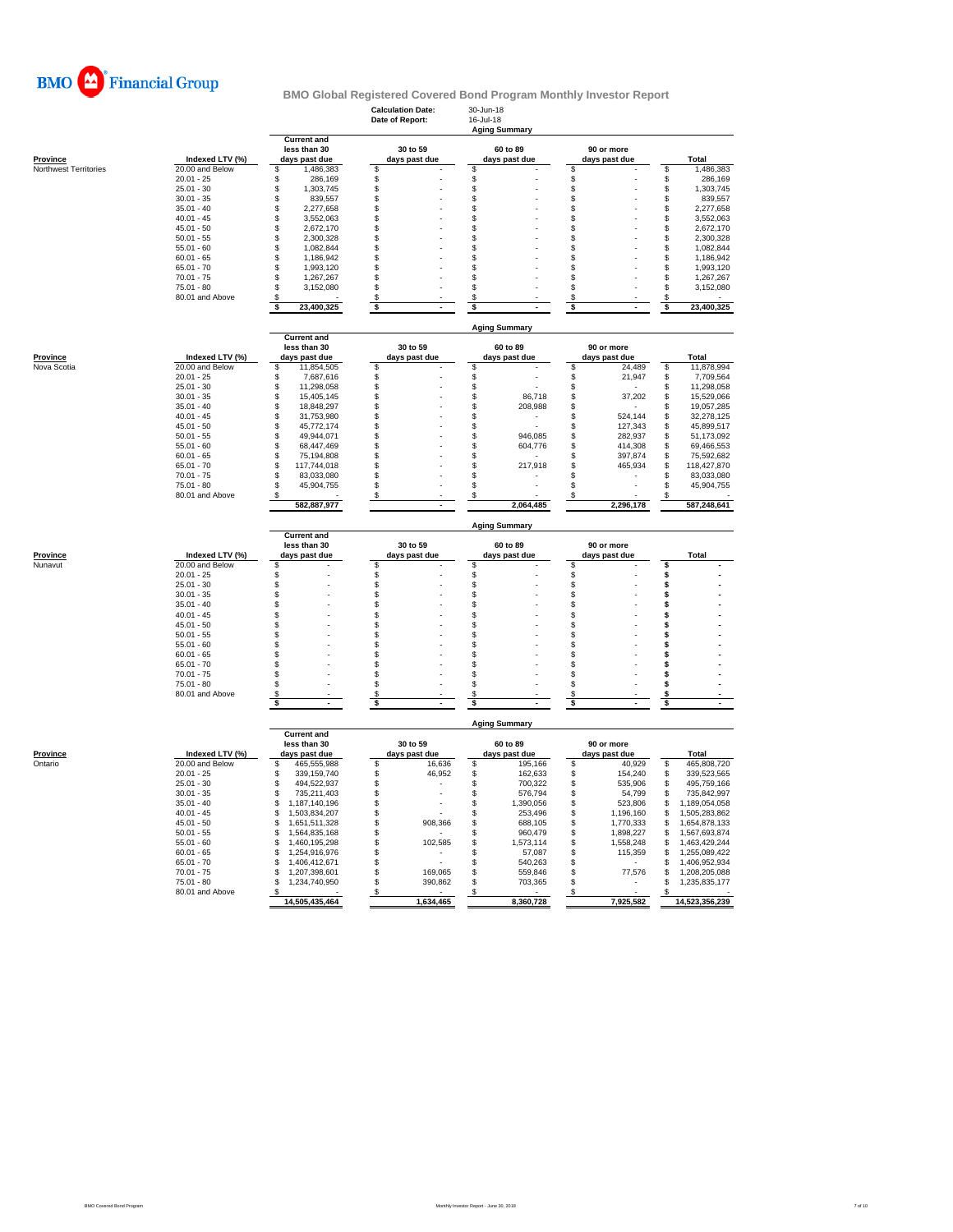

| less than 30<br>30 to 59<br>60 to 89<br>90 or more<br>Indexed LTV (%)<br>Total<br><b>Province</b><br>days past due<br>days past due<br>days past due<br>days past due<br>20.00 and Below<br>\$<br>\$<br>2,010,072<br>Prince Edward Island<br>\$<br>2,010,072<br>\$<br>\$<br>\$<br>\$<br>$20.01 - 25$<br>\$<br>1,115,921<br>\$<br>\$<br>1,115,921<br>\$<br>\$<br>$$\mathbb{S}$$<br>$\mathsf{\$}$<br>$\ddot{\$}$<br>$25.01 - 30$<br>1,713,870<br>1,713,870<br>\$<br>\$<br>\$<br>$30.01 - 35$<br>\$<br>3,239,585<br>\$<br>3,239,585<br>\$<br>\$<br>$35.01 - 40$<br>\$<br>3,999,425<br>\$<br>172,546<br>\$<br>4,171,971<br>\$<br>$40.01 - 45$<br>9,000,414<br>9,000,414<br>\$<br>\$<br>\$<br>\$<br>\$<br>7,374,048<br>\$<br>\$<br>\$<br>\$<br>7,374,048<br>$45.01 - 50$<br>\$<br>\$<br>\$<br>\$<br>\$<br>$50.01 - 55$<br>6,675,753<br>6,675,753<br>$55.01 - 60$<br>\$<br>\$<br>\$<br>\$<br>\$<br>7.202.563<br>7.202.563<br>$60.01 - 65$<br>\$<br>8,609,853<br>\$<br>\$<br>\$<br>\$<br>8,609,853<br>$65.01 - 70$<br>\$<br>\$<br>\$<br>9,505,746<br>\$<br>S<br>9,505,746<br>$70.01 - 75$<br>8,380,545<br>\$<br>\$<br>8,380,545<br>\$<br>\$<br>\$<br>75.01 - 80<br>\$<br>10,007,685<br>\$<br>\$<br>\$<br>10,007,685<br>\$<br>\$<br>80.01 and Above<br>\$<br>\$<br>\$<br>\$<br>78,835,480<br>172.546<br>79,008,026<br><b>Aging Summary</b><br><b>Current and</b><br>less than 30<br>30 to 59<br>60 to 89<br>90 or more<br>Province<br>Indexed LTV (%)<br>days past due<br>days past due<br>days past due<br>days past due<br>Total<br>Quebec<br>20.00 and Below<br>\$<br>\$<br>\$<br>\$<br>\$<br>77,769,537<br>77.715.953<br>53.584<br>$20.01 - 25$<br>\$<br>54,005,350<br>\$<br>\$<br>\$<br>154,530<br>\$<br>54,159,879<br>$25.01 - 30$<br>\$<br>\$<br>69,639,232<br>\$<br>70,674<br>174,719<br>\$<br>69,884,624<br>$30.01 - 35$<br>\$<br>\$<br>\$<br>89,755,147<br>\$<br>\$<br>163,418<br>89,918,564<br>$35.01 - 40$<br>128,659,541<br>815,743<br>\$<br>129,851,018<br>\$<br>\$<br>\$<br>\$<br>375,734<br>\$<br>$40.01 - 45$<br>182,332,639<br>\$<br>\$<br>324,378<br>\$<br>268,278<br>\$<br>182,925,295<br>$$\mathbb{S}$$<br>\$<br>\$<br>\$<br>\$<br>$45.01 - 50$<br>290,229,826<br>406,191<br>1,037,131<br>293,149,847<br>1,476,700<br>\$<br>368,741,303<br>\$<br>\$<br>\$<br>$50.01 - 55$<br>191,923<br>441,504<br>1,140,998<br>\$<br>370,515,727<br>\$<br>$55.01 - 60$<br>\$<br>461,403,690<br>\$<br>515,462<br>1,624,255<br>\$<br>2,207,548<br>\$<br>465,750,955<br>$60.01 - 65$<br>\$<br>475,582,497<br>\$<br>\$<br>1,228,925<br>\$<br>\$<br>260,624<br>477.072.046<br>353,435<br>$65.01 - 70$<br>\$<br>550,903,443<br>\$<br>\$<br>1,500,333<br>\$<br>442,453<br>\$<br>553,199,664<br>$70.01 - 75$<br>\$<br>571,538,916<br>\$<br>504,906<br>S<br>1,922,660<br>\$<br>546,900<br>\$<br>574,513,382<br>\$<br>$75.01 - 80$<br>\$<br>\$<br>\$<br>473,406<br>354,118,880<br>\$<br>354,592,286<br>80.01 and Above<br>S<br>S<br>S<br>3,674,626,416<br>2,042,589<br>7,980,213<br>8,653,609<br>3,693,302,827<br><b>Aging Summary</b><br><b>Current and</b><br>30 to 59<br>60 to 89<br>90 or more<br>less than 30<br>Province<br>Indexed LTV (%)<br>days past due<br>days past due<br>Total<br>days past due<br>days past due<br>20.00 and Below<br>Saskatchewan<br>\$<br>11,658,420<br>\$<br>\$<br>\$<br>58,946<br>\$<br>11,717,366<br>\$<br>\$<br>$20.01 - 25$<br>9,948,636<br>10,005,482<br>\$<br>\$<br>56,846<br>\$<br>\$<br>$25.01 - 30$<br>\$<br>10,796,855<br>\$<br>\$<br>\$<br>10,796,855<br>\$<br>\$<br>$30.01 - 35$<br>\$<br>13,352,005<br>\$<br>138,698<br>\$<br>13,490,703<br>$$\mathbb{S}$$<br>\$<br>£.<br>\$<br>113,404<br>\$<br>$35.01 - 40$<br>32.038.149<br>32, 151, 553<br>\$<br>\$<br>$40.01 - 45$<br>60,754,102<br>\$<br>263,331<br>\$<br>200,478<br>\$<br>61,217,912<br>$45.01 - 50$<br>\$<br>64,435,954<br>\$<br>\$<br>\$<br>114,516<br>\$<br>64,550,470<br>$50.01 - 55$<br>\$<br>688,951<br>\$<br>\$<br>49.503.756<br>\$<br>\$<br>50.192.707<br>$55.01 - 60$<br>\$<br>46,981,581<br>\$<br>\$<br>304,870<br>\$<br>904,372<br>\$<br>48,190,822<br>\$<br>\$<br>\$<br>\$<br>\$<br>$60.01 - 65$<br>41,184,567<br>566,292<br>41,750,859<br>$65.01 - 70$<br>\$<br>42,970,072<br>\$<br>\$<br>\$<br>\$<br>43,265,601<br>295.529<br>$70.01 - 75$<br>\$<br>24,150,085<br>\$<br>\$<br>\$<br>\$<br>24,150,085<br>\$<br>\$<br>\$<br>$75.01 - 80$<br>S<br>34,852,364<br>\$<br>34,852,364<br>80.01 and Above<br>\$<br>\$<br>\$<br>\$<br>\$<br>442,626,545<br>56,846<br>863,730<br>2,785,657<br>446,332,779<br><b>Aging Summary</b><br><b>Current and</b><br>less than 30<br>30 to 59<br>60 to 89<br>90 or more<br>Indexed LTV (%)<br>days past due<br><b>Total</b><br><b>Province</b><br>days past due<br>days past due<br>days past due<br><b>Yukon Territories</b><br>20.00 and Below<br>\$<br>734,172<br>\$<br>\$<br>\$<br>\$<br>734,172<br>$20.01 - 25$<br>\$<br>1,769,854<br>\$<br>\$<br>\$<br>\$<br>1,769,854<br>\$<br>\$<br>\$<br>\$<br>\$<br>$25.01 - 30$<br>1,385,887<br>1,385,887<br>\$<br>\$<br>\$<br>$30.01 - 35$<br>\$<br>2,094,805<br>\$<br>2,094,805<br>$35.01 - 40$<br>\$<br>1,691,385<br>\$<br>\$<br>\$<br>\$<br>1,691,385<br>\$<br>$40.01 - 45$<br>\$<br>\$<br>\$<br>2,714,995<br>\$<br>2,714,995<br>\$<br>2,716,072<br>\$<br>\$<br>\$<br>$45.01 - 50$<br>\$<br>2,716,072<br>\$<br>\$<br>$50.01 - 55$<br>\$<br>1,628,488<br>\$<br>\$<br>1,628,488<br>\$<br>\$<br>\$<br>\$<br>$55.01 - 60$<br>\$.<br>2.312.126<br>2.312.126<br>\$<br>\$<br>$60.01 - 65$<br>\$<br>1,584,030<br>\$<br>\$<br>1,584,030<br>\$<br>$65.01 - 70$<br>\$<br>1,058,176<br>\$<br>\$<br>\$<br>1,058,176<br>$70.01 - 75$<br>\$<br>\$<br>\$<br>\$<br>\$<br>1.541.420<br>1.541.420<br>\$<br>\$<br>\$<br>\$<br>75.01 - 80<br>\$<br>964,588<br>964,588<br>80.01 and Above<br>\$<br>\$<br>\$<br>\$<br>\$<br>22,195,999<br>22,195,999<br>\$<br>Ŝ<br>\$<br>\$<br>\$ |  |  |                    | <b>Calculation Date:</b><br>Date of Report: | 30-Jun-18<br>16-Jul-18<br><b>Aging Summary</b> |  |  |  |  |  |  |  |  |
|----------------------------------------------------------------------------------------------------------------------------------------------------------------------------------------------------------------------------------------------------------------------------------------------------------------------------------------------------------------------------------------------------------------------------------------------------------------------------------------------------------------------------------------------------------------------------------------------------------------------------------------------------------------------------------------------------------------------------------------------------------------------------------------------------------------------------------------------------------------------------------------------------------------------------------------------------------------------------------------------------------------------------------------------------------------------------------------------------------------------------------------------------------------------------------------------------------------------------------------------------------------------------------------------------------------------------------------------------------------------------------------------------------------------------------------------------------------------------------------------------------------------------------------------------------------------------------------------------------------------------------------------------------------------------------------------------------------------------------------------------------------------------------------------------------------------------------------------------------------------------------------------------------------------------------------------------------------------------------------------------------------------------------------------------------------------------------------------------------------------------------------------------------------------------------------------------------------------------------------------------------------------------------------------------------------------------------------------------------------------------------------------------------------------------------------------------------------------------------------------------------------------------------------------------------------------------------------------------------------------------------------------------------------------------------------------------------------------------------------------------------------------------------------------------------------------------------------------------------------------------------------------------------------------------------------------------------------------------------------------------------------------------------------------------------------------------------------------------------------------------------------------------------------------------------------------------------------------------------------------------------------------------------------------------------------------------------------------------------------------------------------------------------------------------------------------------------------------------------------------------------------------------------------------------------------------------------------------------------------------------------------------------------------------------------------------------------------------------------------------------------------------------------------------------------------------------------------------------------------------------------------------------------------------------------------------------------------------------------------------------------------------------------------------------------------------------------------------------------------------------------------------------------------------------------------------------------------------------------------------------------------------------------------------------------------------------------------------------------------------------------------------------------------------------------------------------------------------------------------------------------------------------------------------------------------------------------------------------------------------------------------------------------------------------------------------------------------------------------------------------------------------------------------------------------------------------------------------------------------------------------------------------------------------------------------------------------------------------------------------------------------------------------------------------------------------------------------------------------------------------------------------------------------------------------------------------------------------------------------------------------------------------------------------------------------------------------------------------------------------------------------------------------------------------------------------------------------------------------------------------------------------------------------------------------------------------------------------------------------------------------------------------------------------------------------------------------------------------------------------------------------------------------------------------------------------------------------------|--|--|--------------------|---------------------------------------------|------------------------------------------------|--|--|--|--|--|--|--|--|
|                                                                                                                                                                                                                                                                                                                                                                                                                                                                                                                                                                                                                                                                                                                                                                                                                                                                                                                                                                                                                                                                                                                                                                                                                                                                                                                                                                                                                                                                                                                                                                                                                                                                                                                                                                                                                                                                                                                                                                                                                                                                                                                                                                                                                                                                                                                                                                                                                                                                                                                                                                                                                                                                                                                                                                                                                                                                                                                                                                                                                                                                                                                                                                                                                                                                                                                                                                                                                                                                                                                                                                                                                                                                                                                                                                                                                                                                                                                                                                                                                                                                                                                                                                                                                                                                                                                                                                                                                                                                                                                                                                                                                                                                                                                                                                                                                                                                                                                                                                                                                                                                                                                                                                                                                                                                                                                                                                                                                                                                                                                                                                                                                                                                                                                                                                                                                                              |  |  | <b>Current and</b> |                                             |                                                |  |  |  |  |  |  |  |  |
|                                                                                                                                                                                                                                                                                                                                                                                                                                                                                                                                                                                                                                                                                                                                                                                                                                                                                                                                                                                                                                                                                                                                                                                                                                                                                                                                                                                                                                                                                                                                                                                                                                                                                                                                                                                                                                                                                                                                                                                                                                                                                                                                                                                                                                                                                                                                                                                                                                                                                                                                                                                                                                                                                                                                                                                                                                                                                                                                                                                                                                                                                                                                                                                                                                                                                                                                                                                                                                                                                                                                                                                                                                                                                                                                                                                                                                                                                                                                                                                                                                                                                                                                                                                                                                                                                                                                                                                                                                                                                                                                                                                                                                                                                                                                                                                                                                                                                                                                                                                                                                                                                                                                                                                                                                                                                                                                                                                                                                                                                                                                                                                                                                                                                                                                                                                                                                              |  |  |                    |                                             |                                                |  |  |  |  |  |  |  |  |
|                                                                                                                                                                                                                                                                                                                                                                                                                                                                                                                                                                                                                                                                                                                                                                                                                                                                                                                                                                                                                                                                                                                                                                                                                                                                                                                                                                                                                                                                                                                                                                                                                                                                                                                                                                                                                                                                                                                                                                                                                                                                                                                                                                                                                                                                                                                                                                                                                                                                                                                                                                                                                                                                                                                                                                                                                                                                                                                                                                                                                                                                                                                                                                                                                                                                                                                                                                                                                                                                                                                                                                                                                                                                                                                                                                                                                                                                                                                                                                                                                                                                                                                                                                                                                                                                                                                                                                                                                                                                                                                                                                                                                                                                                                                                                                                                                                                                                                                                                                                                                                                                                                                                                                                                                                                                                                                                                                                                                                                                                                                                                                                                                                                                                                                                                                                                                                              |  |  |                    |                                             |                                                |  |  |  |  |  |  |  |  |
|                                                                                                                                                                                                                                                                                                                                                                                                                                                                                                                                                                                                                                                                                                                                                                                                                                                                                                                                                                                                                                                                                                                                                                                                                                                                                                                                                                                                                                                                                                                                                                                                                                                                                                                                                                                                                                                                                                                                                                                                                                                                                                                                                                                                                                                                                                                                                                                                                                                                                                                                                                                                                                                                                                                                                                                                                                                                                                                                                                                                                                                                                                                                                                                                                                                                                                                                                                                                                                                                                                                                                                                                                                                                                                                                                                                                                                                                                                                                                                                                                                                                                                                                                                                                                                                                                                                                                                                                                                                                                                                                                                                                                                                                                                                                                                                                                                                                                                                                                                                                                                                                                                                                                                                                                                                                                                                                                                                                                                                                                                                                                                                                                                                                                                                                                                                                                                              |  |  |                    |                                             |                                                |  |  |  |  |  |  |  |  |
|                                                                                                                                                                                                                                                                                                                                                                                                                                                                                                                                                                                                                                                                                                                                                                                                                                                                                                                                                                                                                                                                                                                                                                                                                                                                                                                                                                                                                                                                                                                                                                                                                                                                                                                                                                                                                                                                                                                                                                                                                                                                                                                                                                                                                                                                                                                                                                                                                                                                                                                                                                                                                                                                                                                                                                                                                                                                                                                                                                                                                                                                                                                                                                                                                                                                                                                                                                                                                                                                                                                                                                                                                                                                                                                                                                                                                                                                                                                                                                                                                                                                                                                                                                                                                                                                                                                                                                                                                                                                                                                                                                                                                                                                                                                                                                                                                                                                                                                                                                                                                                                                                                                                                                                                                                                                                                                                                                                                                                                                                                                                                                                                                                                                                                                                                                                                                                              |  |  |                    |                                             |                                                |  |  |  |  |  |  |  |  |
|                                                                                                                                                                                                                                                                                                                                                                                                                                                                                                                                                                                                                                                                                                                                                                                                                                                                                                                                                                                                                                                                                                                                                                                                                                                                                                                                                                                                                                                                                                                                                                                                                                                                                                                                                                                                                                                                                                                                                                                                                                                                                                                                                                                                                                                                                                                                                                                                                                                                                                                                                                                                                                                                                                                                                                                                                                                                                                                                                                                                                                                                                                                                                                                                                                                                                                                                                                                                                                                                                                                                                                                                                                                                                                                                                                                                                                                                                                                                                                                                                                                                                                                                                                                                                                                                                                                                                                                                                                                                                                                                                                                                                                                                                                                                                                                                                                                                                                                                                                                                                                                                                                                                                                                                                                                                                                                                                                                                                                                                                                                                                                                                                                                                                                                                                                                                                                              |  |  |                    |                                             |                                                |  |  |  |  |  |  |  |  |
|                                                                                                                                                                                                                                                                                                                                                                                                                                                                                                                                                                                                                                                                                                                                                                                                                                                                                                                                                                                                                                                                                                                                                                                                                                                                                                                                                                                                                                                                                                                                                                                                                                                                                                                                                                                                                                                                                                                                                                                                                                                                                                                                                                                                                                                                                                                                                                                                                                                                                                                                                                                                                                                                                                                                                                                                                                                                                                                                                                                                                                                                                                                                                                                                                                                                                                                                                                                                                                                                                                                                                                                                                                                                                                                                                                                                                                                                                                                                                                                                                                                                                                                                                                                                                                                                                                                                                                                                                                                                                                                                                                                                                                                                                                                                                                                                                                                                                                                                                                                                                                                                                                                                                                                                                                                                                                                                                                                                                                                                                                                                                                                                                                                                                                                                                                                                                                              |  |  |                    |                                             |                                                |  |  |  |  |  |  |  |  |
|                                                                                                                                                                                                                                                                                                                                                                                                                                                                                                                                                                                                                                                                                                                                                                                                                                                                                                                                                                                                                                                                                                                                                                                                                                                                                                                                                                                                                                                                                                                                                                                                                                                                                                                                                                                                                                                                                                                                                                                                                                                                                                                                                                                                                                                                                                                                                                                                                                                                                                                                                                                                                                                                                                                                                                                                                                                                                                                                                                                                                                                                                                                                                                                                                                                                                                                                                                                                                                                                                                                                                                                                                                                                                                                                                                                                                                                                                                                                                                                                                                                                                                                                                                                                                                                                                                                                                                                                                                                                                                                                                                                                                                                                                                                                                                                                                                                                                                                                                                                                                                                                                                                                                                                                                                                                                                                                                                                                                                                                                                                                                                                                                                                                                                                                                                                                                                              |  |  |                    |                                             |                                                |  |  |  |  |  |  |  |  |
|                                                                                                                                                                                                                                                                                                                                                                                                                                                                                                                                                                                                                                                                                                                                                                                                                                                                                                                                                                                                                                                                                                                                                                                                                                                                                                                                                                                                                                                                                                                                                                                                                                                                                                                                                                                                                                                                                                                                                                                                                                                                                                                                                                                                                                                                                                                                                                                                                                                                                                                                                                                                                                                                                                                                                                                                                                                                                                                                                                                                                                                                                                                                                                                                                                                                                                                                                                                                                                                                                                                                                                                                                                                                                                                                                                                                                                                                                                                                                                                                                                                                                                                                                                                                                                                                                                                                                                                                                                                                                                                                                                                                                                                                                                                                                                                                                                                                                                                                                                                                                                                                                                                                                                                                                                                                                                                                                                                                                                                                                                                                                                                                                                                                                                                                                                                                                                              |  |  |                    |                                             |                                                |  |  |  |  |  |  |  |  |
|                                                                                                                                                                                                                                                                                                                                                                                                                                                                                                                                                                                                                                                                                                                                                                                                                                                                                                                                                                                                                                                                                                                                                                                                                                                                                                                                                                                                                                                                                                                                                                                                                                                                                                                                                                                                                                                                                                                                                                                                                                                                                                                                                                                                                                                                                                                                                                                                                                                                                                                                                                                                                                                                                                                                                                                                                                                                                                                                                                                                                                                                                                                                                                                                                                                                                                                                                                                                                                                                                                                                                                                                                                                                                                                                                                                                                                                                                                                                                                                                                                                                                                                                                                                                                                                                                                                                                                                                                                                                                                                                                                                                                                                                                                                                                                                                                                                                                                                                                                                                                                                                                                                                                                                                                                                                                                                                                                                                                                                                                                                                                                                                                                                                                                                                                                                                                                              |  |  |                    |                                             |                                                |  |  |  |  |  |  |  |  |
|                                                                                                                                                                                                                                                                                                                                                                                                                                                                                                                                                                                                                                                                                                                                                                                                                                                                                                                                                                                                                                                                                                                                                                                                                                                                                                                                                                                                                                                                                                                                                                                                                                                                                                                                                                                                                                                                                                                                                                                                                                                                                                                                                                                                                                                                                                                                                                                                                                                                                                                                                                                                                                                                                                                                                                                                                                                                                                                                                                                                                                                                                                                                                                                                                                                                                                                                                                                                                                                                                                                                                                                                                                                                                                                                                                                                                                                                                                                                                                                                                                                                                                                                                                                                                                                                                                                                                                                                                                                                                                                                                                                                                                                                                                                                                                                                                                                                                                                                                                                                                                                                                                                                                                                                                                                                                                                                                                                                                                                                                                                                                                                                                                                                                                                                                                                                                                              |  |  |                    |                                             |                                                |  |  |  |  |  |  |  |  |
|                                                                                                                                                                                                                                                                                                                                                                                                                                                                                                                                                                                                                                                                                                                                                                                                                                                                                                                                                                                                                                                                                                                                                                                                                                                                                                                                                                                                                                                                                                                                                                                                                                                                                                                                                                                                                                                                                                                                                                                                                                                                                                                                                                                                                                                                                                                                                                                                                                                                                                                                                                                                                                                                                                                                                                                                                                                                                                                                                                                                                                                                                                                                                                                                                                                                                                                                                                                                                                                                                                                                                                                                                                                                                                                                                                                                                                                                                                                                                                                                                                                                                                                                                                                                                                                                                                                                                                                                                                                                                                                                                                                                                                                                                                                                                                                                                                                                                                                                                                                                                                                                                                                                                                                                                                                                                                                                                                                                                                                                                                                                                                                                                                                                                                                                                                                                                                              |  |  |                    |                                             |                                                |  |  |  |  |  |  |  |  |
|                                                                                                                                                                                                                                                                                                                                                                                                                                                                                                                                                                                                                                                                                                                                                                                                                                                                                                                                                                                                                                                                                                                                                                                                                                                                                                                                                                                                                                                                                                                                                                                                                                                                                                                                                                                                                                                                                                                                                                                                                                                                                                                                                                                                                                                                                                                                                                                                                                                                                                                                                                                                                                                                                                                                                                                                                                                                                                                                                                                                                                                                                                                                                                                                                                                                                                                                                                                                                                                                                                                                                                                                                                                                                                                                                                                                                                                                                                                                                                                                                                                                                                                                                                                                                                                                                                                                                                                                                                                                                                                                                                                                                                                                                                                                                                                                                                                                                                                                                                                                                                                                                                                                                                                                                                                                                                                                                                                                                                                                                                                                                                                                                                                                                                                                                                                                                                              |  |  |                    |                                             |                                                |  |  |  |  |  |  |  |  |
|                                                                                                                                                                                                                                                                                                                                                                                                                                                                                                                                                                                                                                                                                                                                                                                                                                                                                                                                                                                                                                                                                                                                                                                                                                                                                                                                                                                                                                                                                                                                                                                                                                                                                                                                                                                                                                                                                                                                                                                                                                                                                                                                                                                                                                                                                                                                                                                                                                                                                                                                                                                                                                                                                                                                                                                                                                                                                                                                                                                                                                                                                                                                                                                                                                                                                                                                                                                                                                                                                                                                                                                                                                                                                                                                                                                                                                                                                                                                                                                                                                                                                                                                                                                                                                                                                                                                                                                                                                                                                                                                                                                                                                                                                                                                                                                                                                                                                                                                                                                                                                                                                                                                                                                                                                                                                                                                                                                                                                                                                                                                                                                                                                                                                                                                                                                                                                              |  |  |                    |                                             |                                                |  |  |  |  |  |  |  |  |
|                                                                                                                                                                                                                                                                                                                                                                                                                                                                                                                                                                                                                                                                                                                                                                                                                                                                                                                                                                                                                                                                                                                                                                                                                                                                                                                                                                                                                                                                                                                                                                                                                                                                                                                                                                                                                                                                                                                                                                                                                                                                                                                                                                                                                                                                                                                                                                                                                                                                                                                                                                                                                                                                                                                                                                                                                                                                                                                                                                                                                                                                                                                                                                                                                                                                                                                                                                                                                                                                                                                                                                                                                                                                                                                                                                                                                                                                                                                                                                                                                                                                                                                                                                                                                                                                                                                                                                                                                                                                                                                                                                                                                                                                                                                                                                                                                                                                                                                                                                                                                                                                                                                                                                                                                                                                                                                                                                                                                                                                                                                                                                                                                                                                                                                                                                                                                                              |  |  |                    |                                             |                                                |  |  |  |  |  |  |  |  |
|                                                                                                                                                                                                                                                                                                                                                                                                                                                                                                                                                                                                                                                                                                                                                                                                                                                                                                                                                                                                                                                                                                                                                                                                                                                                                                                                                                                                                                                                                                                                                                                                                                                                                                                                                                                                                                                                                                                                                                                                                                                                                                                                                                                                                                                                                                                                                                                                                                                                                                                                                                                                                                                                                                                                                                                                                                                                                                                                                                                                                                                                                                                                                                                                                                                                                                                                                                                                                                                                                                                                                                                                                                                                                                                                                                                                                                                                                                                                                                                                                                                                                                                                                                                                                                                                                                                                                                                                                                                                                                                                                                                                                                                                                                                                                                                                                                                                                                                                                                                                                                                                                                                                                                                                                                                                                                                                                                                                                                                                                                                                                                                                                                                                                                                                                                                                                                              |  |  |                    |                                             |                                                |  |  |  |  |  |  |  |  |
|                                                                                                                                                                                                                                                                                                                                                                                                                                                                                                                                                                                                                                                                                                                                                                                                                                                                                                                                                                                                                                                                                                                                                                                                                                                                                                                                                                                                                                                                                                                                                                                                                                                                                                                                                                                                                                                                                                                                                                                                                                                                                                                                                                                                                                                                                                                                                                                                                                                                                                                                                                                                                                                                                                                                                                                                                                                                                                                                                                                                                                                                                                                                                                                                                                                                                                                                                                                                                                                                                                                                                                                                                                                                                                                                                                                                                                                                                                                                                                                                                                                                                                                                                                                                                                                                                                                                                                                                                                                                                                                                                                                                                                                                                                                                                                                                                                                                                                                                                                                                                                                                                                                                                                                                                                                                                                                                                                                                                                                                                                                                                                                                                                                                                                                                                                                                                                              |  |  |                    |                                             |                                                |  |  |  |  |  |  |  |  |
|                                                                                                                                                                                                                                                                                                                                                                                                                                                                                                                                                                                                                                                                                                                                                                                                                                                                                                                                                                                                                                                                                                                                                                                                                                                                                                                                                                                                                                                                                                                                                                                                                                                                                                                                                                                                                                                                                                                                                                                                                                                                                                                                                                                                                                                                                                                                                                                                                                                                                                                                                                                                                                                                                                                                                                                                                                                                                                                                                                                                                                                                                                                                                                                                                                                                                                                                                                                                                                                                                                                                                                                                                                                                                                                                                                                                                                                                                                                                                                                                                                                                                                                                                                                                                                                                                                                                                                                                                                                                                                                                                                                                                                                                                                                                                                                                                                                                                                                                                                                                                                                                                                                                                                                                                                                                                                                                                                                                                                                                                                                                                                                                                                                                                                                                                                                                                                              |  |  |                    |                                             |                                                |  |  |  |  |  |  |  |  |
|                                                                                                                                                                                                                                                                                                                                                                                                                                                                                                                                                                                                                                                                                                                                                                                                                                                                                                                                                                                                                                                                                                                                                                                                                                                                                                                                                                                                                                                                                                                                                                                                                                                                                                                                                                                                                                                                                                                                                                                                                                                                                                                                                                                                                                                                                                                                                                                                                                                                                                                                                                                                                                                                                                                                                                                                                                                                                                                                                                                                                                                                                                                                                                                                                                                                                                                                                                                                                                                                                                                                                                                                                                                                                                                                                                                                                                                                                                                                                                                                                                                                                                                                                                                                                                                                                                                                                                                                                                                                                                                                                                                                                                                                                                                                                                                                                                                                                                                                                                                                                                                                                                                                                                                                                                                                                                                                                                                                                                                                                                                                                                                                                                                                                                                                                                                                                                              |  |  |                    |                                             |                                                |  |  |  |  |  |  |  |  |
|                                                                                                                                                                                                                                                                                                                                                                                                                                                                                                                                                                                                                                                                                                                                                                                                                                                                                                                                                                                                                                                                                                                                                                                                                                                                                                                                                                                                                                                                                                                                                                                                                                                                                                                                                                                                                                                                                                                                                                                                                                                                                                                                                                                                                                                                                                                                                                                                                                                                                                                                                                                                                                                                                                                                                                                                                                                                                                                                                                                                                                                                                                                                                                                                                                                                                                                                                                                                                                                                                                                                                                                                                                                                                                                                                                                                                                                                                                                                                                                                                                                                                                                                                                                                                                                                                                                                                                                                                                                                                                                                                                                                                                                                                                                                                                                                                                                                                                                                                                                                                                                                                                                                                                                                                                                                                                                                                                                                                                                                                                                                                                                                                                                                                                                                                                                                                                              |  |  |                    |                                             |                                                |  |  |  |  |  |  |  |  |
|                                                                                                                                                                                                                                                                                                                                                                                                                                                                                                                                                                                                                                                                                                                                                                                                                                                                                                                                                                                                                                                                                                                                                                                                                                                                                                                                                                                                                                                                                                                                                                                                                                                                                                                                                                                                                                                                                                                                                                                                                                                                                                                                                                                                                                                                                                                                                                                                                                                                                                                                                                                                                                                                                                                                                                                                                                                                                                                                                                                                                                                                                                                                                                                                                                                                                                                                                                                                                                                                                                                                                                                                                                                                                                                                                                                                                                                                                                                                                                                                                                                                                                                                                                                                                                                                                                                                                                                                                                                                                                                                                                                                                                                                                                                                                                                                                                                                                                                                                                                                                                                                                                                                                                                                                                                                                                                                                                                                                                                                                                                                                                                                                                                                                                                                                                                                                                              |  |  |                    |                                             |                                                |  |  |  |  |  |  |  |  |
|                                                                                                                                                                                                                                                                                                                                                                                                                                                                                                                                                                                                                                                                                                                                                                                                                                                                                                                                                                                                                                                                                                                                                                                                                                                                                                                                                                                                                                                                                                                                                                                                                                                                                                                                                                                                                                                                                                                                                                                                                                                                                                                                                                                                                                                                                                                                                                                                                                                                                                                                                                                                                                                                                                                                                                                                                                                                                                                                                                                                                                                                                                                                                                                                                                                                                                                                                                                                                                                                                                                                                                                                                                                                                                                                                                                                                                                                                                                                                                                                                                                                                                                                                                                                                                                                                                                                                                                                                                                                                                                                                                                                                                                                                                                                                                                                                                                                                                                                                                                                                                                                                                                                                                                                                                                                                                                                                                                                                                                                                                                                                                                                                                                                                                                                                                                                                                              |  |  |                    |                                             |                                                |  |  |  |  |  |  |  |  |
|                                                                                                                                                                                                                                                                                                                                                                                                                                                                                                                                                                                                                                                                                                                                                                                                                                                                                                                                                                                                                                                                                                                                                                                                                                                                                                                                                                                                                                                                                                                                                                                                                                                                                                                                                                                                                                                                                                                                                                                                                                                                                                                                                                                                                                                                                                                                                                                                                                                                                                                                                                                                                                                                                                                                                                                                                                                                                                                                                                                                                                                                                                                                                                                                                                                                                                                                                                                                                                                                                                                                                                                                                                                                                                                                                                                                                                                                                                                                                                                                                                                                                                                                                                                                                                                                                                                                                                                                                                                                                                                                                                                                                                                                                                                                                                                                                                                                                                                                                                                                                                                                                                                                                                                                                                                                                                                                                                                                                                                                                                                                                                                                                                                                                                                                                                                                                                              |  |  |                    |                                             |                                                |  |  |  |  |  |  |  |  |
|                                                                                                                                                                                                                                                                                                                                                                                                                                                                                                                                                                                                                                                                                                                                                                                                                                                                                                                                                                                                                                                                                                                                                                                                                                                                                                                                                                                                                                                                                                                                                                                                                                                                                                                                                                                                                                                                                                                                                                                                                                                                                                                                                                                                                                                                                                                                                                                                                                                                                                                                                                                                                                                                                                                                                                                                                                                                                                                                                                                                                                                                                                                                                                                                                                                                                                                                                                                                                                                                                                                                                                                                                                                                                                                                                                                                                                                                                                                                                                                                                                                                                                                                                                                                                                                                                                                                                                                                                                                                                                                                                                                                                                                                                                                                                                                                                                                                                                                                                                                                                                                                                                                                                                                                                                                                                                                                                                                                                                                                                                                                                                                                                                                                                                                                                                                                                                              |  |  |                    |                                             |                                                |  |  |  |  |  |  |  |  |
|                                                                                                                                                                                                                                                                                                                                                                                                                                                                                                                                                                                                                                                                                                                                                                                                                                                                                                                                                                                                                                                                                                                                                                                                                                                                                                                                                                                                                                                                                                                                                                                                                                                                                                                                                                                                                                                                                                                                                                                                                                                                                                                                                                                                                                                                                                                                                                                                                                                                                                                                                                                                                                                                                                                                                                                                                                                                                                                                                                                                                                                                                                                                                                                                                                                                                                                                                                                                                                                                                                                                                                                                                                                                                                                                                                                                                                                                                                                                                                                                                                                                                                                                                                                                                                                                                                                                                                                                                                                                                                                                                                                                                                                                                                                                                                                                                                                                                                                                                                                                                                                                                                                                                                                                                                                                                                                                                                                                                                                                                                                                                                                                                                                                                                                                                                                                                                              |  |  |                    |                                             |                                                |  |  |  |  |  |  |  |  |
|                                                                                                                                                                                                                                                                                                                                                                                                                                                                                                                                                                                                                                                                                                                                                                                                                                                                                                                                                                                                                                                                                                                                                                                                                                                                                                                                                                                                                                                                                                                                                                                                                                                                                                                                                                                                                                                                                                                                                                                                                                                                                                                                                                                                                                                                                                                                                                                                                                                                                                                                                                                                                                                                                                                                                                                                                                                                                                                                                                                                                                                                                                                                                                                                                                                                                                                                                                                                                                                                                                                                                                                                                                                                                                                                                                                                                                                                                                                                                                                                                                                                                                                                                                                                                                                                                                                                                                                                                                                                                                                                                                                                                                                                                                                                                                                                                                                                                                                                                                                                                                                                                                                                                                                                                                                                                                                                                                                                                                                                                                                                                                                                                                                                                                                                                                                                                                              |  |  |                    |                                             |                                                |  |  |  |  |  |  |  |  |
|                                                                                                                                                                                                                                                                                                                                                                                                                                                                                                                                                                                                                                                                                                                                                                                                                                                                                                                                                                                                                                                                                                                                                                                                                                                                                                                                                                                                                                                                                                                                                                                                                                                                                                                                                                                                                                                                                                                                                                                                                                                                                                                                                                                                                                                                                                                                                                                                                                                                                                                                                                                                                                                                                                                                                                                                                                                                                                                                                                                                                                                                                                                                                                                                                                                                                                                                                                                                                                                                                                                                                                                                                                                                                                                                                                                                                                                                                                                                                                                                                                                                                                                                                                                                                                                                                                                                                                                                                                                                                                                                                                                                                                                                                                                                                                                                                                                                                                                                                                                                                                                                                                                                                                                                                                                                                                                                                                                                                                                                                                                                                                                                                                                                                                                                                                                                                                              |  |  |                    |                                             |                                                |  |  |  |  |  |  |  |  |
|                                                                                                                                                                                                                                                                                                                                                                                                                                                                                                                                                                                                                                                                                                                                                                                                                                                                                                                                                                                                                                                                                                                                                                                                                                                                                                                                                                                                                                                                                                                                                                                                                                                                                                                                                                                                                                                                                                                                                                                                                                                                                                                                                                                                                                                                                                                                                                                                                                                                                                                                                                                                                                                                                                                                                                                                                                                                                                                                                                                                                                                                                                                                                                                                                                                                                                                                                                                                                                                                                                                                                                                                                                                                                                                                                                                                                                                                                                                                                                                                                                                                                                                                                                                                                                                                                                                                                                                                                                                                                                                                                                                                                                                                                                                                                                                                                                                                                                                                                                                                                                                                                                                                                                                                                                                                                                                                                                                                                                                                                                                                                                                                                                                                                                                                                                                                                                              |  |  |                    |                                             |                                                |  |  |  |  |  |  |  |  |
|                                                                                                                                                                                                                                                                                                                                                                                                                                                                                                                                                                                                                                                                                                                                                                                                                                                                                                                                                                                                                                                                                                                                                                                                                                                                                                                                                                                                                                                                                                                                                                                                                                                                                                                                                                                                                                                                                                                                                                                                                                                                                                                                                                                                                                                                                                                                                                                                                                                                                                                                                                                                                                                                                                                                                                                                                                                                                                                                                                                                                                                                                                                                                                                                                                                                                                                                                                                                                                                                                                                                                                                                                                                                                                                                                                                                                                                                                                                                                                                                                                                                                                                                                                                                                                                                                                                                                                                                                                                                                                                                                                                                                                                                                                                                                                                                                                                                                                                                                                                                                                                                                                                                                                                                                                                                                                                                                                                                                                                                                                                                                                                                                                                                                                                                                                                                                                              |  |  |                    |                                             |                                                |  |  |  |  |  |  |  |  |
|                                                                                                                                                                                                                                                                                                                                                                                                                                                                                                                                                                                                                                                                                                                                                                                                                                                                                                                                                                                                                                                                                                                                                                                                                                                                                                                                                                                                                                                                                                                                                                                                                                                                                                                                                                                                                                                                                                                                                                                                                                                                                                                                                                                                                                                                                                                                                                                                                                                                                                                                                                                                                                                                                                                                                                                                                                                                                                                                                                                                                                                                                                                                                                                                                                                                                                                                                                                                                                                                                                                                                                                                                                                                                                                                                                                                                                                                                                                                                                                                                                                                                                                                                                                                                                                                                                                                                                                                                                                                                                                                                                                                                                                                                                                                                                                                                                                                                                                                                                                                                                                                                                                                                                                                                                                                                                                                                                                                                                                                                                                                                                                                                                                                                                                                                                                                                                              |  |  |                    |                                             |                                                |  |  |  |  |  |  |  |  |
|                                                                                                                                                                                                                                                                                                                                                                                                                                                                                                                                                                                                                                                                                                                                                                                                                                                                                                                                                                                                                                                                                                                                                                                                                                                                                                                                                                                                                                                                                                                                                                                                                                                                                                                                                                                                                                                                                                                                                                                                                                                                                                                                                                                                                                                                                                                                                                                                                                                                                                                                                                                                                                                                                                                                                                                                                                                                                                                                                                                                                                                                                                                                                                                                                                                                                                                                                                                                                                                                                                                                                                                                                                                                                                                                                                                                                                                                                                                                                                                                                                                                                                                                                                                                                                                                                                                                                                                                                                                                                                                                                                                                                                                                                                                                                                                                                                                                                                                                                                                                                                                                                                                                                                                                                                                                                                                                                                                                                                                                                                                                                                                                                                                                                                                                                                                                                                              |  |  |                    |                                             |                                                |  |  |  |  |  |  |  |  |
|                                                                                                                                                                                                                                                                                                                                                                                                                                                                                                                                                                                                                                                                                                                                                                                                                                                                                                                                                                                                                                                                                                                                                                                                                                                                                                                                                                                                                                                                                                                                                                                                                                                                                                                                                                                                                                                                                                                                                                                                                                                                                                                                                                                                                                                                                                                                                                                                                                                                                                                                                                                                                                                                                                                                                                                                                                                                                                                                                                                                                                                                                                                                                                                                                                                                                                                                                                                                                                                                                                                                                                                                                                                                                                                                                                                                                                                                                                                                                                                                                                                                                                                                                                                                                                                                                                                                                                                                                                                                                                                                                                                                                                                                                                                                                                                                                                                                                                                                                                                                                                                                                                                                                                                                                                                                                                                                                                                                                                                                                                                                                                                                                                                                                                                                                                                                                                              |  |  |                    |                                             |                                                |  |  |  |  |  |  |  |  |
|                                                                                                                                                                                                                                                                                                                                                                                                                                                                                                                                                                                                                                                                                                                                                                                                                                                                                                                                                                                                                                                                                                                                                                                                                                                                                                                                                                                                                                                                                                                                                                                                                                                                                                                                                                                                                                                                                                                                                                                                                                                                                                                                                                                                                                                                                                                                                                                                                                                                                                                                                                                                                                                                                                                                                                                                                                                                                                                                                                                                                                                                                                                                                                                                                                                                                                                                                                                                                                                                                                                                                                                                                                                                                                                                                                                                                                                                                                                                                                                                                                                                                                                                                                                                                                                                                                                                                                                                                                                                                                                                                                                                                                                                                                                                                                                                                                                                                                                                                                                                                                                                                                                                                                                                                                                                                                                                                                                                                                                                                                                                                                                                                                                                                                                                                                                                                                              |  |  |                    |                                             |                                                |  |  |  |  |  |  |  |  |
|                                                                                                                                                                                                                                                                                                                                                                                                                                                                                                                                                                                                                                                                                                                                                                                                                                                                                                                                                                                                                                                                                                                                                                                                                                                                                                                                                                                                                                                                                                                                                                                                                                                                                                                                                                                                                                                                                                                                                                                                                                                                                                                                                                                                                                                                                                                                                                                                                                                                                                                                                                                                                                                                                                                                                                                                                                                                                                                                                                                                                                                                                                                                                                                                                                                                                                                                                                                                                                                                                                                                                                                                                                                                                                                                                                                                                                                                                                                                                                                                                                                                                                                                                                                                                                                                                                                                                                                                                                                                                                                                                                                                                                                                                                                                                                                                                                                                                                                                                                                                                                                                                                                                                                                                                                                                                                                                                                                                                                                                                                                                                                                                                                                                                                                                                                                                                                              |  |  |                    |                                             |                                                |  |  |  |  |  |  |  |  |
|                                                                                                                                                                                                                                                                                                                                                                                                                                                                                                                                                                                                                                                                                                                                                                                                                                                                                                                                                                                                                                                                                                                                                                                                                                                                                                                                                                                                                                                                                                                                                                                                                                                                                                                                                                                                                                                                                                                                                                                                                                                                                                                                                                                                                                                                                                                                                                                                                                                                                                                                                                                                                                                                                                                                                                                                                                                                                                                                                                                                                                                                                                                                                                                                                                                                                                                                                                                                                                                                                                                                                                                                                                                                                                                                                                                                                                                                                                                                                                                                                                                                                                                                                                                                                                                                                                                                                                                                                                                                                                                                                                                                                                                                                                                                                                                                                                                                                                                                                                                                                                                                                                                                                                                                                                                                                                                                                                                                                                                                                                                                                                                                                                                                                                                                                                                                                                              |  |  |                    |                                             |                                                |  |  |  |  |  |  |  |  |
|                                                                                                                                                                                                                                                                                                                                                                                                                                                                                                                                                                                                                                                                                                                                                                                                                                                                                                                                                                                                                                                                                                                                                                                                                                                                                                                                                                                                                                                                                                                                                                                                                                                                                                                                                                                                                                                                                                                                                                                                                                                                                                                                                                                                                                                                                                                                                                                                                                                                                                                                                                                                                                                                                                                                                                                                                                                                                                                                                                                                                                                                                                                                                                                                                                                                                                                                                                                                                                                                                                                                                                                                                                                                                                                                                                                                                                                                                                                                                                                                                                                                                                                                                                                                                                                                                                                                                                                                                                                                                                                                                                                                                                                                                                                                                                                                                                                                                                                                                                                                                                                                                                                                                                                                                                                                                                                                                                                                                                                                                                                                                                                                                                                                                                                                                                                                                                              |  |  |                    |                                             |                                                |  |  |  |  |  |  |  |  |
|                                                                                                                                                                                                                                                                                                                                                                                                                                                                                                                                                                                                                                                                                                                                                                                                                                                                                                                                                                                                                                                                                                                                                                                                                                                                                                                                                                                                                                                                                                                                                                                                                                                                                                                                                                                                                                                                                                                                                                                                                                                                                                                                                                                                                                                                                                                                                                                                                                                                                                                                                                                                                                                                                                                                                                                                                                                                                                                                                                                                                                                                                                                                                                                                                                                                                                                                                                                                                                                                                                                                                                                                                                                                                                                                                                                                                                                                                                                                                                                                                                                                                                                                                                                                                                                                                                                                                                                                                                                                                                                                                                                                                                                                                                                                                                                                                                                                                                                                                                                                                                                                                                                                                                                                                                                                                                                                                                                                                                                                                                                                                                                                                                                                                                                                                                                                                                              |  |  |                    |                                             |                                                |  |  |  |  |  |  |  |  |
|                                                                                                                                                                                                                                                                                                                                                                                                                                                                                                                                                                                                                                                                                                                                                                                                                                                                                                                                                                                                                                                                                                                                                                                                                                                                                                                                                                                                                                                                                                                                                                                                                                                                                                                                                                                                                                                                                                                                                                                                                                                                                                                                                                                                                                                                                                                                                                                                                                                                                                                                                                                                                                                                                                                                                                                                                                                                                                                                                                                                                                                                                                                                                                                                                                                                                                                                                                                                                                                                                                                                                                                                                                                                                                                                                                                                                                                                                                                                                                                                                                                                                                                                                                                                                                                                                                                                                                                                                                                                                                                                                                                                                                                                                                                                                                                                                                                                                                                                                                                                                                                                                                                                                                                                                                                                                                                                                                                                                                                                                                                                                                                                                                                                                                                                                                                                                                              |  |  |                    |                                             |                                                |  |  |  |  |  |  |  |  |
|                                                                                                                                                                                                                                                                                                                                                                                                                                                                                                                                                                                                                                                                                                                                                                                                                                                                                                                                                                                                                                                                                                                                                                                                                                                                                                                                                                                                                                                                                                                                                                                                                                                                                                                                                                                                                                                                                                                                                                                                                                                                                                                                                                                                                                                                                                                                                                                                                                                                                                                                                                                                                                                                                                                                                                                                                                                                                                                                                                                                                                                                                                                                                                                                                                                                                                                                                                                                                                                                                                                                                                                                                                                                                                                                                                                                                                                                                                                                                                                                                                                                                                                                                                                                                                                                                                                                                                                                                                                                                                                                                                                                                                                                                                                                                                                                                                                                                                                                                                                                                                                                                                                                                                                                                                                                                                                                                                                                                                                                                                                                                                                                                                                                                                                                                                                                                                              |  |  |                    |                                             |                                                |  |  |  |  |  |  |  |  |
|                                                                                                                                                                                                                                                                                                                                                                                                                                                                                                                                                                                                                                                                                                                                                                                                                                                                                                                                                                                                                                                                                                                                                                                                                                                                                                                                                                                                                                                                                                                                                                                                                                                                                                                                                                                                                                                                                                                                                                                                                                                                                                                                                                                                                                                                                                                                                                                                                                                                                                                                                                                                                                                                                                                                                                                                                                                                                                                                                                                                                                                                                                                                                                                                                                                                                                                                                                                                                                                                                                                                                                                                                                                                                                                                                                                                                                                                                                                                                                                                                                                                                                                                                                                                                                                                                                                                                                                                                                                                                                                                                                                                                                                                                                                                                                                                                                                                                                                                                                                                                                                                                                                                                                                                                                                                                                                                                                                                                                                                                                                                                                                                                                                                                                                                                                                                                                              |  |  |                    |                                             |                                                |  |  |  |  |  |  |  |  |
|                                                                                                                                                                                                                                                                                                                                                                                                                                                                                                                                                                                                                                                                                                                                                                                                                                                                                                                                                                                                                                                                                                                                                                                                                                                                                                                                                                                                                                                                                                                                                                                                                                                                                                                                                                                                                                                                                                                                                                                                                                                                                                                                                                                                                                                                                                                                                                                                                                                                                                                                                                                                                                                                                                                                                                                                                                                                                                                                                                                                                                                                                                                                                                                                                                                                                                                                                                                                                                                                                                                                                                                                                                                                                                                                                                                                                                                                                                                                                                                                                                                                                                                                                                                                                                                                                                                                                                                                                                                                                                                                                                                                                                                                                                                                                                                                                                                                                                                                                                                                                                                                                                                                                                                                                                                                                                                                                                                                                                                                                                                                                                                                                                                                                                                                                                                                                                              |  |  |                    |                                             |                                                |  |  |  |  |  |  |  |  |
|                                                                                                                                                                                                                                                                                                                                                                                                                                                                                                                                                                                                                                                                                                                                                                                                                                                                                                                                                                                                                                                                                                                                                                                                                                                                                                                                                                                                                                                                                                                                                                                                                                                                                                                                                                                                                                                                                                                                                                                                                                                                                                                                                                                                                                                                                                                                                                                                                                                                                                                                                                                                                                                                                                                                                                                                                                                                                                                                                                                                                                                                                                                                                                                                                                                                                                                                                                                                                                                                                                                                                                                                                                                                                                                                                                                                                                                                                                                                                                                                                                                                                                                                                                                                                                                                                                                                                                                                                                                                                                                                                                                                                                                                                                                                                                                                                                                                                                                                                                                                                                                                                                                                                                                                                                                                                                                                                                                                                                                                                                                                                                                                                                                                                                                                                                                                                                              |  |  |                    |                                             |                                                |  |  |  |  |  |  |  |  |
|                                                                                                                                                                                                                                                                                                                                                                                                                                                                                                                                                                                                                                                                                                                                                                                                                                                                                                                                                                                                                                                                                                                                                                                                                                                                                                                                                                                                                                                                                                                                                                                                                                                                                                                                                                                                                                                                                                                                                                                                                                                                                                                                                                                                                                                                                                                                                                                                                                                                                                                                                                                                                                                                                                                                                                                                                                                                                                                                                                                                                                                                                                                                                                                                                                                                                                                                                                                                                                                                                                                                                                                                                                                                                                                                                                                                                                                                                                                                                                                                                                                                                                                                                                                                                                                                                                                                                                                                                                                                                                                                                                                                                                                                                                                                                                                                                                                                                                                                                                                                                                                                                                                                                                                                                                                                                                                                                                                                                                                                                                                                                                                                                                                                                                                                                                                                                                              |  |  |                    |                                             |                                                |  |  |  |  |  |  |  |  |
|                                                                                                                                                                                                                                                                                                                                                                                                                                                                                                                                                                                                                                                                                                                                                                                                                                                                                                                                                                                                                                                                                                                                                                                                                                                                                                                                                                                                                                                                                                                                                                                                                                                                                                                                                                                                                                                                                                                                                                                                                                                                                                                                                                                                                                                                                                                                                                                                                                                                                                                                                                                                                                                                                                                                                                                                                                                                                                                                                                                                                                                                                                                                                                                                                                                                                                                                                                                                                                                                                                                                                                                                                                                                                                                                                                                                                                                                                                                                                                                                                                                                                                                                                                                                                                                                                                                                                                                                                                                                                                                                                                                                                                                                                                                                                                                                                                                                                                                                                                                                                                                                                                                                                                                                                                                                                                                                                                                                                                                                                                                                                                                                                                                                                                                                                                                                                                              |  |  |                    |                                             |                                                |  |  |  |  |  |  |  |  |
|                                                                                                                                                                                                                                                                                                                                                                                                                                                                                                                                                                                                                                                                                                                                                                                                                                                                                                                                                                                                                                                                                                                                                                                                                                                                                                                                                                                                                                                                                                                                                                                                                                                                                                                                                                                                                                                                                                                                                                                                                                                                                                                                                                                                                                                                                                                                                                                                                                                                                                                                                                                                                                                                                                                                                                                                                                                                                                                                                                                                                                                                                                                                                                                                                                                                                                                                                                                                                                                                                                                                                                                                                                                                                                                                                                                                                                                                                                                                                                                                                                                                                                                                                                                                                                                                                                                                                                                                                                                                                                                                                                                                                                                                                                                                                                                                                                                                                                                                                                                                                                                                                                                                                                                                                                                                                                                                                                                                                                                                                                                                                                                                                                                                                                                                                                                                                                              |  |  |                    |                                             |                                                |  |  |  |  |  |  |  |  |
|                                                                                                                                                                                                                                                                                                                                                                                                                                                                                                                                                                                                                                                                                                                                                                                                                                                                                                                                                                                                                                                                                                                                                                                                                                                                                                                                                                                                                                                                                                                                                                                                                                                                                                                                                                                                                                                                                                                                                                                                                                                                                                                                                                                                                                                                                                                                                                                                                                                                                                                                                                                                                                                                                                                                                                                                                                                                                                                                                                                                                                                                                                                                                                                                                                                                                                                                                                                                                                                                                                                                                                                                                                                                                                                                                                                                                                                                                                                                                                                                                                                                                                                                                                                                                                                                                                                                                                                                                                                                                                                                                                                                                                                                                                                                                                                                                                                                                                                                                                                                                                                                                                                                                                                                                                                                                                                                                                                                                                                                                                                                                                                                                                                                                                                                                                                                                                              |  |  |                    |                                             |                                                |  |  |  |  |  |  |  |  |
|                                                                                                                                                                                                                                                                                                                                                                                                                                                                                                                                                                                                                                                                                                                                                                                                                                                                                                                                                                                                                                                                                                                                                                                                                                                                                                                                                                                                                                                                                                                                                                                                                                                                                                                                                                                                                                                                                                                                                                                                                                                                                                                                                                                                                                                                                                                                                                                                                                                                                                                                                                                                                                                                                                                                                                                                                                                                                                                                                                                                                                                                                                                                                                                                                                                                                                                                                                                                                                                                                                                                                                                                                                                                                                                                                                                                                                                                                                                                                                                                                                                                                                                                                                                                                                                                                                                                                                                                                                                                                                                                                                                                                                                                                                                                                                                                                                                                                                                                                                                                                                                                                                                                                                                                                                                                                                                                                                                                                                                                                                                                                                                                                                                                                                                                                                                                                                              |  |  |                    |                                             |                                                |  |  |  |  |  |  |  |  |
|                                                                                                                                                                                                                                                                                                                                                                                                                                                                                                                                                                                                                                                                                                                                                                                                                                                                                                                                                                                                                                                                                                                                                                                                                                                                                                                                                                                                                                                                                                                                                                                                                                                                                                                                                                                                                                                                                                                                                                                                                                                                                                                                                                                                                                                                                                                                                                                                                                                                                                                                                                                                                                                                                                                                                                                                                                                                                                                                                                                                                                                                                                                                                                                                                                                                                                                                                                                                                                                                                                                                                                                                                                                                                                                                                                                                                                                                                                                                                                                                                                                                                                                                                                                                                                                                                                                                                                                                                                                                                                                                                                                                                                                                                                                                                                                                                                                                                                                                                                                                                                                                                                                                                                                                                                                                                                                                                                                                                                                                                                                                                                                                                                                                                                                                                                                                                                              |  |  |                    |                                             |                                                |  |  |  |  |  |  |  |  |
|                                                                                                                                                                                                                                                                                                                                                                                                                                                                                                                                                                                                                                                                                                                                                                                                                                                                                                                                                                                                                                                                                                                                                                                                                                                                                                                                                                                                                                                                                                                                                                                                                                                                                                                                                                                                                                                                                                                                                                                                                                                                                                                                                                                                                                                                                                                                                                                                                                                                                                                                                                                                                                                                                                                                                                                                                                                                                                                                                                                                                                                                                                                                                                                                                                                                                                                                                                                                                                                                                                                                                                                                                                                                                                                                                                                                                                                                                                                                                                                                                                                                                                                                                                                                                                                                                                                                                                                                                                                                                                                                                                                                                                                                                                                                                                                                                                                                                                                                                                                                                                                                                                                                                                                                                                                                                                                                                                                                                                                                                                                                                                                                                                                                                                                                                                                                                                              |  |  |                    |                                             |                                                |  |  |  |  |  |  |  |  |
|                                                                                                                                                                                                                                                                                                                                                                                                                                                                                                                                                                                                                                                                                                                                                                                                                                                                                                                                                                                                                                                                                                                                                                                                                                                                                                                                                                                                                                                                                                                                                                                                                                                                                                                                                                                                                                                                                                                                                                                                                                                                                                                                                                                                                                                                                                                                                                                                                                                                                                                                                                                                                                                                                                                                                                                                                                                                                                                                                                                                                                                                                                                                                                                                                                                                                                                                                                                                                                                                                                                                                                                                                                                                                                                                                                                                                                                                                                                                                                                                                                                                                                                                                                                                                                                                                                                                                                                                                                                                                                                                                                                                                                                                                                                                                                                                                                                                                                                                                                                                                                                                                                                                                                                                                                                                                                                                                                                                                                                                                                                                                                                                                                                                                                                                                                                                                                              |  |  |                    |                                             |                                                |  |  |  |  |  |  |  |  |
|                                                                                                                                                                                                                                                                                                                                                                                                                                                                                                                                                                                                                                                                                                                                                                                                                                                                                                                                                                                                                                                                                                                                                                                                                                                                                                                                                                                                                                                                                                                                                                                                                                                                                                                                                                                                                                                                                                                                                                                                                                                                                                                                                                                                                                                                                                                                                                                                                                                                                                                                                                                                                                                                                                                                                                                                                                                                                                                                                                                                                                                                                                                                                                                                                                                                                                                                                                                                                                                                                                                                                                                                                                                                                                                                                                                                                                                                                                                                                                                                                                                                                                                                                                                                                                                                                                                                                                                                                                                                                                                                                                                                                                                                                                                                                                                                                                                                                                                                                                                                                                                                                                                                                                                                                                                                                                                                                                                                                                                                                                                                                                                                                                                                                                                                                                                                                                              |  |  |                    |                                             |                                                |  |  |  |  |  |  |  |  |
|                                                                                                                                                                                                                                                                                                                                                                                                                                                                                                                                                                                                                                                                                                                                                                                                                                                                                                                                                                                                                                                                                                                                                                                                                                                                                                                                                                                                                                                                                                                                                                                                                                                                                                                                                                                                                                                                                                                                                                                                                                                                                                                                                                                                                                                                                                                                                                                                                                                                                                                                                                                                                                                                                                                                                                                                                                                                                                                                                                                                                                                                                                                                                                                                                                                                                                                                                                                                                                                                                                                                                                                                                                                                                                                                                                                                                                                                                                                                                                                                                                                                                                                                                                                                                                                                                                                                                                                                                                                                                                                                                                                                                                                                                                                                                                                                                                                                                                                                                                                                                                                                                                                                                                                                                                                                                                                                                                                                                                                                                                                                                                                                                                                                                                                                                                                                                                              |  |  |                    |                                             |                                                |  |  |  |  |  |  |  |  |
|                                                                                                                                                                                                                                                                                                                                                                                                                                                                                                                                                                                                                                                                                                                                                                                                                                                                                                                                                                                                                                                                                                                                                                                                                                                                                                                                                                                                                                                                                                                                                                                                                                                                                                                                                                                                                                                                                                                                                                                                                                                                                                                                                                                                                                                                                                                                                                                                                                                                                                                                                                                                                                                                                                                                                                                                                                                                                                                                                                                                                                                                                                                                                                                                                                                                                                                                                                                                                                                                                                                                                                                                                                                                                                                                                                                                                                                                                                                                                                                                                                                                                                                                                                                                                                                                                                                                                                                                                                                                                                                                                                                                                                                                                                                                                                                                                                                                                                                                                                                                                                                                                                                                                                                                                                                                                                                                                                                                                                                                                                                                                                                                                                                                                                                                                                                                                                              |  |  |                    |                                             |                                                |  |  |  |  |  |  |  |  |
|                                                                                                                                                                                                                                                                                                                                                                                                                                                                                                                                                                                                                                                                                                                                                                                                                                                                                                                                                                                                                                                                                                                                                                                                                                                                                                                                                                                                                                                                                                                                                                                                                                                                                                                                                                                                                                                                                                                                                                                                                                                                                                                                                                                                                                                                                                                                                                                                                                                                                                                                                                                                                                                                                                                                                                                                                                                                                                                                                                                                                                                                                                                                                                                                                                                                                                                                                                                                                                                                                                                                                                                                                                                                                                                                                                                                                                                                                                                                                                                                                                                                                                                                                                                                                                                                                                                                                                                                                                                                                                                                                                                                                                                                                                                                                                                                                                                                                                                                                                                                                                                                                                                                                                                                                                                                                                                                                                                                                                                                                                                                                                                                                                                                                                                                                                                                                                              |  |  |                    |                                             |                                                |  |  |  |  |  |  |  |  |
|                                                                                                                                                                                                                                                                                                                                                                                                                                                                                                                                                                                                                                                                                                                                                                                                                                                                                                                                                                                                                                                                                                                                                                                                                                                                                                                                                                                                                                                                                                                                                                                                                                                                                                                                                                                                                                                                                                                                                                                                                                                                                                                                                                                                                                                                                                                                                                                                                                                                                                                                                                                                                                                                                                                                                                                                                                                                                                                                                                                                                                                                                                                                                                                                                                                                                                                                                                                                                                                                                                                                                                                                                                                                                                                                                                                                                                                                                                                                                                                                                                                                                                                                                                                                                                                                                                                                                                                                                                                                                                                                                                                                                                                                                                                                                                                                                                                                                                                                                                                                                                                                                                                                                                                                                                                                                                                                                                                                                                                                                                                                                                                                                                                                                                                                                                                                                                              |  |  |                    |                                             |                                                |  |  |  |  |  |  |  |  |
|                                                                                                                                                                                                                                                                                                                                                                                                                                                                                                                                                                                                                                                                                                                                                                                                                                                                                                                                                                                                                                                                                                                                                                                                                                                                                                                                                                                                                                                                                                                                                                                                                                                                                                                                                                                                                                                                                                                                                                                                                                                                                                                                                                                                                                                                                                                                                                                                                                                                                                                                                                                                                                                                                                                                                                                                                                                                                                                                                                                                                                                                                                                                                                                                                                                                                                                                                                                                                                                                                                                                                                                                                                                                                                                                                                                                                                                                                                                                                                                                                                                                                                                                                                                                                                                                                                                                                                                                                                                                                                                                                                                                                                                                                                                                                                                                                                                                                                                                                                                                                                                                                                                                                                                                                                                                                                                                                                                                                                                                                                                                                                                                                                                                                                                                                                                                                                              |  |  |                    |                                             |                                                |  |  |  |  |  |  |  |  |
|                                                                                                                                                                                                                                                                                                                                                                                                                                                                                                                                                                                                                                                                                                                                                                                                                                                                                                                                                                                                                                                                                                                                                                                                                                                                                                                                                                                                                                                                                                                                                                                                                                                                                                                                                                                                                                                                                                                                                                                                                                                                                                                                                                                                                                                                                                                                                                                                                                                                                                                                                                                                                                                                                                                                                                                                                                                                                                                                                                                                                                                                                                                                                                                                                                                                                                                                                                                                                                                                                                                                                                                                                                                                                                                                                                                                                                                                                                                                                                                                                                                                                                                                                                                                                                                                                                                                                                                                                                                                                                                                                                                                                                                                                                                                                                                                                                                                                                                                                                                                                                                                                                                                                                                                                                                                                                                                                                                                                                                                                                                                                                                                                                                                                                                                                                                                                                              |  |  |                    |                                             |                                                |  |  |  |  |  |  |  |  |
|                                                                                                                                                                                                                                                                                                                                                                                                                                                                                                                                                                                                                                                                                                                                                                                                                                                                                                                                                                                                                                                                                                                                                                                                                                                                                                                                                                                                                                                                                                                                                                                                                                                                                                                                                                                                                                                                                                                                                                                                                                                                                                                                                                                                                                                                                                                                                                                                                                                                                                                                                                                                                                                                                                                                                                                                                                                                                                                                                                                                                                                                                                                                                                                                                                                                                                                                                                                                                                                                                                                                                                                                                                                                                                                                                                                                                                                                                                                                                                                                                                                                                                                                                                                                                                                                                                                                                                                                                                                                                                                                                                                                                                                                                                                                                                                                                                                                                                                                                                                                                                                                                                                                                                                                                                                                                                                                                                                                                                                                                                                                                                                                                                                                                                                                                                                                                                              |  |  |                    |                                             |                                                |  |  |  |  |  |  |  |  |
|                                                                                                                                                                                                                                                                                                                                                                                                                                                                                                                                                                                                                                                                                                                                                                                                                                                                                                                                                                                                                                                                                                                                                                                                                                                                                                                                                                                                                                                                                                                                                                                                                                                                                                                                                                                                                                                                                                                                                                                                                                                                                                                                                                                                                                                                                                                                                                                                                                                                                                                                                                                                                                                                                                                                                                                                                                                                                                                                                                                                                                                                                                                                                                                                                                                                                                                                                                                                                                                                                                                                                                                                                                                                                                                                                                                                                                                                                                                                                                                                                                                                                                                                                                                                                                                                                                                                                                                                                                                                                                                                                                                                                                                                                                                                                                                                                                                                                                                                                                                                                                                                                                                                                                                                                                                                                                                                                                                                                                                                                                                                                                                                                                                                                                                                                                                                                                              |  |  |                    |                                             |                                                |  |  |  |  |  |  |  |  |
|                                                                                                                                                                                                                                                                                                                                                                                                                                                                                                                                                                                                                                                                                                                                                                                                                                                                                                                                                                                                                                                                                                                                                                                                                                                                                                                                                                                                                                                                                                                                                                                                                                                                                                                                                                                                                                                                                                                                                                                                                                                                                                                                                                                                                                                                                                                                                                                                                                                                                                                                                                                                                                                                                                                                                                                                                                                                                                                                                                                                                                                                                                                                                                                                                                                                                                                                                                                                                                                                                                                                                                                                                                                                                                                                                                                                                                                                                                                                                                                                                                                                                                                                                                                                                                                                                                                                                                                                                                                                                                                                                                                                                                                                                                                                                                                                                                                                                                                                                                                                                                                                                                                                                                                                                                                                                                                                                                                                                                                                                                                                                                                                                                                                                                                                                                                                                                              |  |  |                    |                                             |                                                |  |  |  |  |  |  |  |  |
|                                                                                                                                                                                                                                                                                                                                                                                                                                                                                                                                                                                                                                                                                                                                                                                                                                                                                                                                                                                                                                                                                                                                                                                                                                                                                                                                                                                                                                                                                                                                                                                                                                                                                                                                                                                                                                                                                                                                                                                                                                                                                                                                                                                                                                                                                                                                                                                                                                                                                                                                                                                                                                                                                                                                                                                                                                                                                                                                                                                                                                                                                                                                                                                                                                                                                                                                                                                                                                                                                                                                                                                                                                                                                                                                                                                                                                                                                                                                                                                                                                                                                                                                                                                                                                                                                                                                                                                                                                                                                                                                                                                                                                                                                                                                                                                                                                                                                                                                                                                                                                                                                                                                                                                                                                                                                                                                                                                                                                                                                                                                                                                                                                                                                                                                                                                                                                              |  |  |                    |                                             |                                                |  |  |  |  |  |  |  |  |
|                                                                                                                                                                                                                                                                                                                                                                                                                                                                                                                                                                                                                                                                                                                                                                                                                                                                                                                                                                                                                                                                                                                                                                                                                                                                                                                                                                                                                                                                                                                                                                                                                                                                                                                                                                                                                                                                                                                                                                                                                                                                                                                                                                                                                                                                                                                                                                                                                                                                                                                                                                                                                                                                                                                                                                                                                                                                                                                                                                                                                                                                                                                                                                                                                                                                                                                                                                                                                                                                                                                                                                                                                                                                                                                                                                                                                                                                                                                                                                                                                                                                                                                                                                                                                                                                                                                                                                                                                                                                                                                                                                                                                                                                                                                                                                                                                                                                                                                                                                                                                                                                                                                                                                                                                                                                                                                                                                                                                                                                                                                                                                                                                                                                                                                                                                                                                                              |  |  |                    |                                             |                                                |  |  |  |  |  |  |  |  |
|                                                                                                                                                                                                                                                                                                                                                                                                                                                                                                                                                                                                                                                                                                                                                                                                                                                                                                                                                                                                                                                                                                                                                                                                                                                                                                                                                                                                                                                                                                                                                                                                                                                                                                                                                                                                                                                                                                                                                                                                                                                                                                                                                                                                                                                                                                                                                                                                                                                                                                                                                                                                                                                                                                                                                                                                                                                                                                                                                                                                                                                                                                                                                                                                                                                                                                                                                                                                                                                                                                                                                                                                                                                                                                                                                                                                                                                                                                                                                                                                                                                                                                                                                                                                                                                                                                                                                                                                                                                                                                                                                                                                                                                                                                                                                                                                                                                                                                                                                                                                                                                                                                                                                                                                                                                                                                                                                                                                                                                                                                                                                                                                                                                                                                                                                                                                                                              |  |  |                    |                                             |                                                |  |  |  |  |  |  |  |  |

<sup>(1)</sup> Value as determined by adjusting, not less than quarterly, the Original Market Value utilizing the Indexation Methodology (see Appendix for details) for subsequent price developments.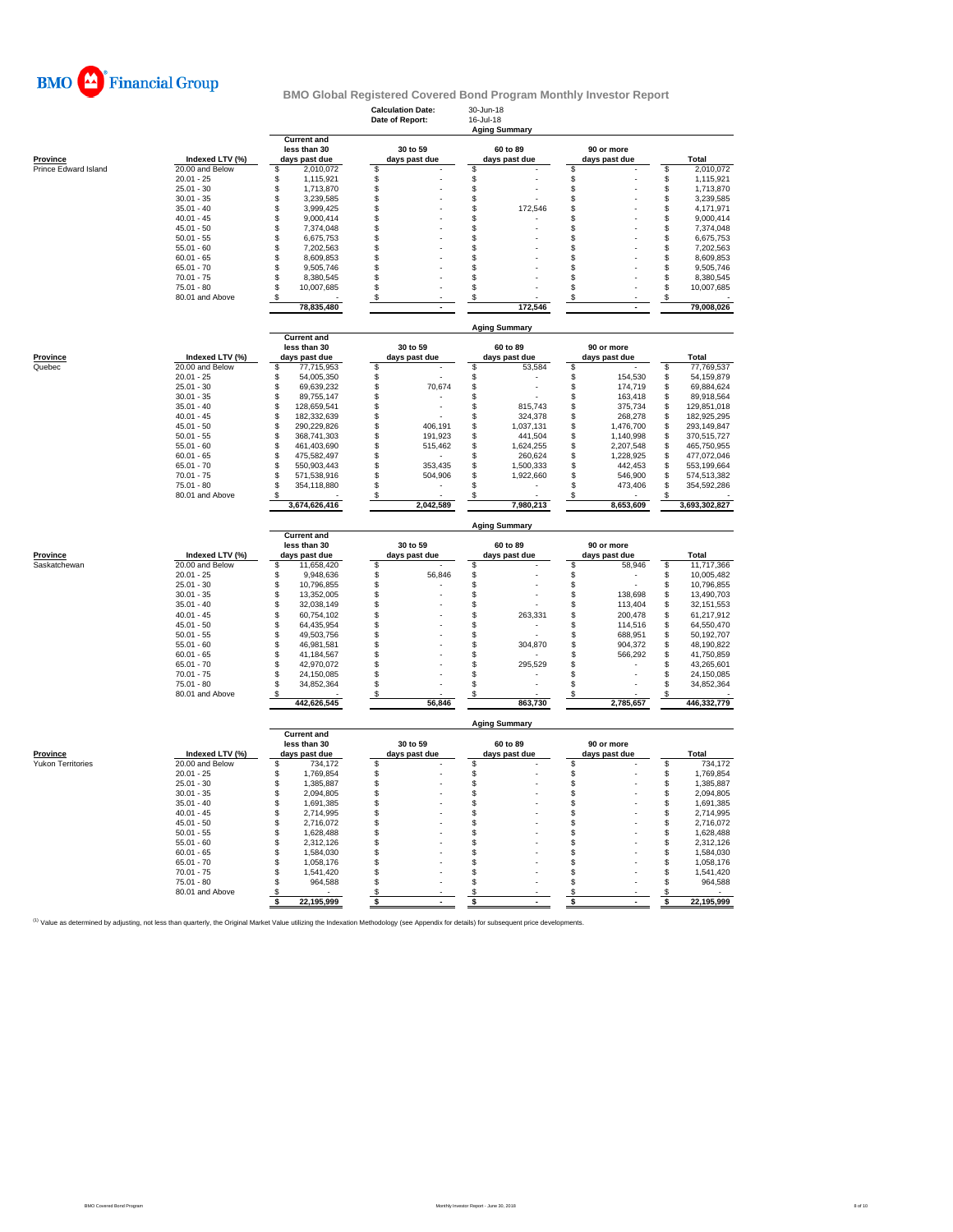

**Calculation Date:** 30-Jun-18 **Date of Report:** 16-Jul-18

**Cover Pool - Current LTV Distribution by Credit Score (1)**

|                 |                   |             |             | <b>Credit Scores</b> |               |               |                |                |
|-----------------|-------------------|-------------|-------------|----------------------|---------------|---------------|----------------|----------------|
| Indexed LTV (%) | Score Unavailable | < 600       | $600 - 650$ | 651 - 700            | 701 - 750     | 751 - 800     | >800           | Total          |
| 20.00 and Below | 17.545.072        | 10.510.808  | 16.768.550  | 47.125.730           | 104,292,555   | 149.231.758   | 688.132.344    | 1.033.606.817  |
| $20.01 - 25$    | 13.998.004        | 7.442.305   | 16.754.060  | 40.378.856           | 77.734.259    | 127.521.316   | 465.132.147    | 748.960.947    |
| $25.01 - 30$    | 10.846.869        | 9.947.242   | 25.496.165  | 63.877.857           | 152.199.745   | 208.835.311   | 691.745.788    | 1.162.948.977  |
| $30.01 - 35$    | 9.946.273         | 21.643.764  | 46.623.688  | 134.570.706          | 260.856.547   | 331.204.349   | 997.584.033    | 1.802.429.360  |
| $35.01 - 40$    | 12.856.149        | 28.231.430  | 61.264.833  | 156.716.382          | 328.994.990   | 478.158.193   | 1.216.444.015  | 2,282,665,992  |
| $40.01 - 45$    | 6.892.153         | 41.695.681  | 77.211.595  | 202.338.249          | 394.279.952   | 550.814.595   | 1.366.722.248  | 2.639.954.474  |
| $45.01 - 50$    | 7.294.089         | 57.075.976  | 102.684.228 | 236.846.839          | 448.014.853   | 612.572.884   | 1.440.883.670  | 2.905.372.539  |
| $50.01 - 55$    | 10.757.808        | 48.811.171  | 91.166.246  | 228.453.280          | 480.173.556   | 613.736.351   | 1.456.406.054  | 2,929,504,465  |
| $55.01 - 60$    | 14,905,688        | 49.790.024  | 93.214.135  | 251.818.957          | 465.832.861   | 566.596.621   | 1.453.718.393  | 2.895.876.678  |
| $60.01 - 65$    | 24.986.428        | 41.816.879  | 107.377.780 | 238.161.359          | 442.293.882   | 543.877.997   | 1.292.037.829  | 2.690.552.154  |
| $65.01 - 70$    | 35.795.191        | 51.909.161  | 119.075.811 | 268.501.640          | 485.167.161   | 615.587.336   | 1,442,952,381  | 3,018,988,681  |
| $70.01 - 75$    | 13.012.938        | 27.918.506  | 89.322.522  | 263.612.768          | 503.787.553   | 582.294.083   | 1.318.258.095  | 2.798.206.465  |
| $75.01 - 80$    | 1.198.478         | 14.397.289  | 45.097.161  | 196.092.678          | 447.913.826   | 579.441.467   | 1.285.030.500  | 2.569.171.400  |
| 80.01 and Above |                   |             |             |                      |               |               |                |                |
|                 | 180.035.139       | 411.190.235 | 892.056.774 | 2.328.495.301        | 4.591.541.740 | 5.959.872.261 | 15.115.047.498 | 29.478.238.948 |

<sup>(1)</sup> Value as determined by adjusting, not less than quarterly, the Original Market Value utilizing the Indexation Methodology (see Appendix for details) for subsequent price developments.